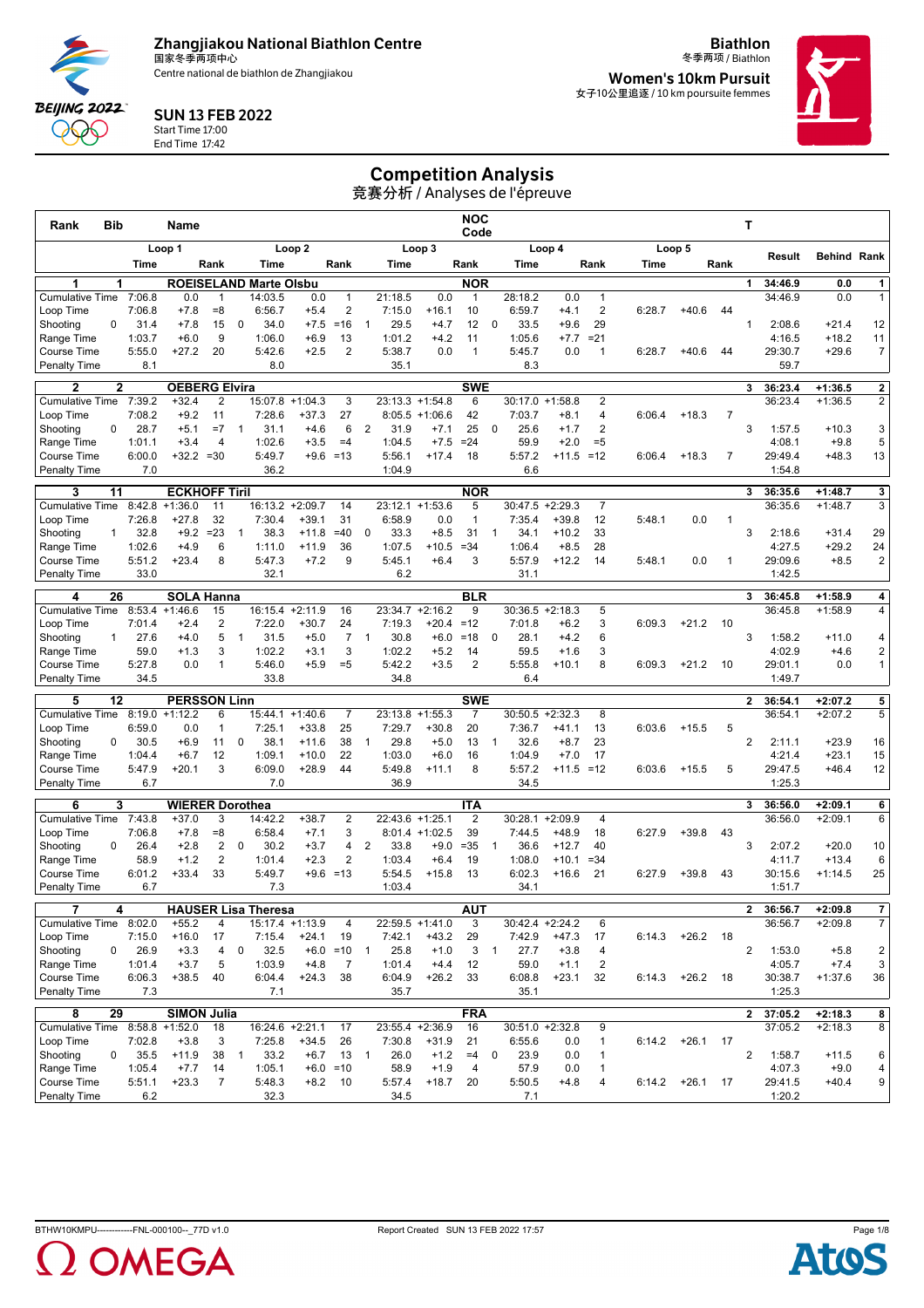Centre national de biathlon de Zhangjiakou

**Biathlon** 冬季两项 / Biathlon

**Women's 10km Pursuit** 女子10公里追逐 / 10 km poursuite femmes



#### SUN 13 FEB 2022 Start Time 17:00

End Time 17:42

**BEIJING 2022** 999

# Competition Analysis

| Rank                                | Bib            |                  | Name                              |                |                |                                   |                           |              |                |                   |                      | NOC<br>Code       |                |                    |                                        |                      |        |                   |      | т              |                    |                        |             |
|-------------------------------------|----------------|------------------|-----------------------------------|----------------|----------------|-----------------------------------|---------------------------|--------------|----------------|-------------------|----------------------|-------------------|----------------|--------------------|----------------------------------------|----------------------|--------|-------------------|------|----------------|--------------------|------------------------|-------------|
|                                     |                |                  | Loop 1                            |                |                |                                   | Loop <sub>2</sub>         |              |                |                   | Loop 3               |                   |                |                    | Loop 4                                 |                      |        | Loop 5            |      |                |                    |                        |             |
|                                     |                | Time             |                                   | Rank           |                | Time                              |                           | Rank         |                | Time              |                      | Rank              |                | Time               |                                        | Rank                 | Time   |                   | Rank |                | Result             | <b>Behind Rank</b>     |             |
| 9                                   | 16             |                  |                                   |                |                | <b>HOJNISZ-STAREGA Monika</b>     |                           |              |                |                   |                      | <b>POL</b>        |                |                    |                                        |                      |        |                   |      | $\mathbf{2}$   | 37:15.7            | $+2:28.8$              | 9           |
| <b>Cumulative Time</b>              |                | 9:31.8           | $+2:25.0$                         | 26             |                | 16:39.1                           | $+2:35.6$                 | 21           |                | 23:46.4           | $+2:27.9$            | 13                |                | 30:56.2            | $+2:38.0$                              | 10                   |        |                   |      |                | 37:15.7            | $+2:28.8$              | 9           |
| Loop Time<br>Shooting               | $\overline{2}$ | 34.6             | $8:02.8$ +1:03.8<br>$+11.0$       | 48<br>$= 33$   | 0              | 7:07.3<br>37.2                    | $+16.0$<br>$+10.7$        | 11<br>32     | $\mathbf 0$    | 7:07.3<br>30.8    | $+8.4$<br>$+6.0$     | 3<br>$=18$        | 0              | 7:09.8<br>28.5     | $+14.2$<br>$+4.6$                      | 5<br>8               | 6:19.5 | $+31.4$           | 30   | $\overline{2}$ | 2:11.3             | $+24.1$                | 17          |
| Range Time                          |                | 1:06.1           | $+8.4$                            | 16             |                | 1:08.3                            | $+9.2$                    | $=19$        |                | 1:03.3            | $+6.3$               | 18                |                | 1:02.1             | $+4.2$                                 | 10                   |        |                   |      |                | 4:19.8             | $+21.5$                | 13          |
| Course Time                         |                | 5:55.6           | $+27.8$                           | 22             |                | 5:52.6                            | $+12.5 = 18$              |              |                | 5:57.2            | $+18.5$              | 19                |                | 6:01.0             | $+15.3 = 17$                           |                      | 6:19.5 | $+31.4$           | 30   |                | 30:05.9            | $+1:04.8$              | 21          |
| <b>Penalty Time</b>                 |                | 1:01.0           |                                   |                |                | 6.3                               |                           |              |                | 6.7               |                      |                   |                | 6.6                |                                        |                      |        |                   |      |                | 1:20.8             |                        |             |
| 10                                  | 14             |                  | <b>FIALKOVA Paulina</b>           |                |                |                                   |                           |              |                |                   |                      | <b>SVK</b>        |                |                    |                                        |                      |        |                   |      | $\overline{2}$ | 37:25.7            | $+2:38.8$              | 10          |
| <b>Cumulative Time</b>              |                | 8:31.0           | $+1:24.2$                         | 7              |                | 16:38.6 +2:35.1                   |                           | 20           |                | 23:52.9           | $+2:34.4$            | 14                |                | $31:10.3 +2:52.1$  |                                        | 11                   |        |                   |      |                | 37:25.7            | $+2:38.8$              | 10          |
| Loop Time                           |                | 7:03.0           | $+4.0$                            | $\overline{4}$ |                |                                   | $8:07.6 +1:16.3$          | 52           |                | 7:14.3            | $+15.4$              | 8                 |                | 7:17.4             | $+21.8$                                | 9                    | 6:15.4 | $+27.3$           | 20   |                |                    |                        |             |
| Shooting<br>Range Time              | 0              | 31.1<br>1:02.7   | $+7.5$<br>$+5.0$                  | 13<br>7        | $\overline{2}$ | 37.5<br>1:09.9                    | $+11.0$<br>$+10.8$        | 34<br>$= 26$ | 0              | 36.5<br>1:09.4    | $+11.7$<br>$+12.4$   | 44<br>46          | 0              | 37.1<br>1:08.9     | $+13.2$<br>$+11.0$                     | 41<br>39             |        |                   |      | $\overline{2}$ | 2:22.2<br>4:30.9   | $+35.0$<br>$+32.6$     | 34<br>27    |
| Course Time                         |                | 5:54.3           | $+26.5$                           | 17             |                | 5:57.6                            | $+17.5$                   | 33           |                | 5:59.1            | $+20.4$              | 26                |                | 6:02.5             | $+16.8$                                | 22                   | 6:15.4 | $+27.3$           | 20   |                | 30:08.9            | $+1:07.8$              | 23          |
| <b>Penalty Time</b>                 |                | 5.9              |                                   |                |                | 1:00.1                            |                           |              |                | 5.7               |                      |                   |                | 5.9                |                                        |                      |        |                   |      |                | 1:17.7             |                        |             |
| 11                                  | 13             |                  |                                   |                |                | <b>NIGMATULLINA Uliana</b>        |                           |              |                |                   |                      | <b>ROC</b>        |                |                    |                                        |                      |        |                   |      | 3              | 37:33.2            | $+2:46.3$              | 11          |
| <b>Cumulative Time</b>              |                | 8:32.0           | $+1:25.2$                         | 8              |                | 16:38.1                           | $+2:34.6$                 | 19           |                | 24:15.2           | $+2:56.7$            | 24                |                |                    | $31:29.0 + 3:10.8$                     | 15                   |        |                   |      |                | 37:33.2            | $+2:46.3$              | 11          |
| Loop Time                           |                | 7:04.0           | $+5.0$                            | 5              |                |                                   | $8:06.1 +1:14.8$          | 51           |                | 7:37.1            | $+38.2$              | 25                |                | 7:13.8             | $+18.2$                                | 6                    | 6:04.2 | $+16.1$           | 6    |                |                    |                        |             |
| Shooting                            | 0              | 31.9             | $+8.3$                            | 18             | 2              | 39.1                              | $+12.6$                   | $=44$        | $\mathbf{1}$   | 32.6              | $+7.8$               | 28                | 0              | 33.9               | $+10.0$                                | 31                   |        |                   |      | 3              | 2:17.6             | $+30.4$                | 27          |
| Range Time                          |                | 1:02.9<br>5:55.1 | $+5.2$<br>$+27.3$                 | 8<br>21        |                | 1:10.2<br>5:55.3                  | $+11.1$<br>$+15.2$        | 28<br>28     |                | 1:04.3<br>5:58.9  | $+7.3$<br>$+20.2$    | $=22$<br>24       |                | 1:04.6<br>6:03.1   | $+6.7$                                 | 16<br>24             | 6:04.2 |                   | 6    |                | 4:22.0<br>29:56.6  | $+23.7$<br>$+55.5$     | $=16$       |
| Course Time<br><b>Penalty Time</b>  |                | 5.9              |                                   |                |                | 1:00.5                            |                           |              |                | 33.8              |                      |                   |                | 6.1                | $+17.4$                                |                      |        | $+16.1$           |      |                | 1:46.5             |                        | 15          |
|                                     |                |                  |                                   |                |                |                                   |                           |              |                |                   |                      |                   |                |                    |                                        |                      |        |                   |      |                |                    |                        |             |
| 12<br><b>Cumulative Time</b>        | 18             | 9:29.7           | <b>VOIGT Vanessa</b><br>$+2:22.9$ | 25             |                | 16:43.7                           | $+2:40.2$                 | 22           |                | 24:03.0           | $+2:44.5$            | <b>GER</b><br>18  |                | 31:22.0            | $+3:03.8$                              | 13                   |        |                   |      | 1              | 37:35.3<br>37:35.3 | $+2:48.4$<br>$+2:48.4$ | 12<br>12    |
| Loop Time                           |                | 7:58.7           | $+59.7$                           | 45             |                | 7:14.0                            | $+22.7$                   | 16           |                | 7:19.3            | $+20.4$              | $=12$             |                | 7:19.0             | $+23.4$                                | 10                   | 6:13.3 | $+25.2$           | 16   |                |                    |                        |             |
| Shooting                            | $\mathbf{1}$   | 41.7             | $+18.1$                           | 50             | 0              | 35.1                              | $+8.6$                    | 20           | $\mathbf 0$    | 41.7              | $+16.9$              | 53                | 0              | 32.7               | $+8.8$                                 | 24                   |        |                   |      | $\mathbf{1}$   | 2:31.3             | $+44.1$                | 45          |
| Range Time                          |                | 1:14.9           | $+17.2$                           | 51             |                | 1:10.9                            | $+11.8$                   | 35           |                | 1:08.5            | $+11.5$              | 41                |                | 1:07.6             | $+9.7$                                 | $=32$                |        |                   |      |                | 4:41.9             | $+43.6$                | 41          |
| <b>Course Time</b>                  |                | 6:00.6           | $+32.8$                           | 32             |                | 5:56.7                            | $+16.6 = 30$              |              |                | 6:04.4            | $+25.7$              | 32                |                | 6:04.8             | $+19.1$                                | 25                   | 6:13.3 | $+25.2$           | 16   |                | 30:19.8            | $+1:18.7$              | 27          |
| <b>Penalty Time</b>                 |                | 43.2             |                                   |                |                | 6.4                               |                           |              |                | 6.3               |                      |                   |                | 6.6                |                                        |                      |        |                   |      |                | 1:02.6             |                        |             |
| 13                                  | 8              |                  | <b>DZHIMA Yuliia</b>              |                |                |                                   |                           |              |                |                   |                      | <b>UKR</b>        |                |                    |                                        |                      |        |                   |      | 4              | 37:36.2            | $+2:49.3$              | 13          |
| <b>Cumulative Time</b><br>Loop Time |                | 7:35.9           | $8:43.9 +1:37.1$<br>$+36.9$       | 12<br>36       |                | 6:59.4                            | 15:43.3 +1:39.8<br>$+8.1$ | 6<br>4       |                | 23:15.3<br>7:32.0 | $+1:56.8$<br>$+33.1$ | 8<br>22           |                |                    | $31:19.0 + 3:00.8$<br>$8:03.7 +1:08.1$ | 12<br>$= 36$         | 6:17.2 | $+29.1$           | 25   |                | 37:36.2            | $+2:49.3$              | 13          |
| Shooting                            | $\mathbf{1}$   | 33.6             | $+10.0$                           | 28             | $\mathbf 0$    | 32.0                              | $+5.5$                    | 8            | $\overline{1}$ | 29.9              | $+5.1$               | 14                | 2              | 32.0               | $+8.1$                                 | $= 16$               |        |                   |      | 4              | 2:07.6             | $+20.4$                | 11          |
| Range Time                          |                | 1:06.3           | $+8.6$                            | 17             |                | 1:05.8                            | $+6.7$                    | 12           |                | 1:04.9            | $+7.9$               | 26                |                | 1:06.1             | $+8.2$                                 | $= 24$               |        |                   |      |                | 4:23.1             | $+24.8$                | 18          |
| Course Time                         |                | 5:54.5           | $+26.7 = 18$                      |                |                | 5:46.8                            | $+6.7$                    | 8            |                | 5:51.3            | $+12.6$              | 9                 |                | 5:56.7             | $+11.0$                                | -10                  | 6:17.2 | $+29.1$           | 25   |                | 29:46.5            | $+45.4$                | 10          |
| <b>Penalty Time</b>                 |                | 35.1             |                                   |                |                | 6.8                               |                           |              |                | 35.7              |                      |                   |                | 1:00.9             |                                        |                      |        |                   |      |                | 2:18.6             |                        |             |
| 14                                  | 5              |                  |                                   |                |                | <b>TANDREVOLD Ingrid Landmark</b> |                           |              |                |                   |                      | <b>NOR</b>        |                |                    |                                        |                      |        |                   |      | 1              | 37:39.9            | $+2:53.0$              | 14          |
| <b>Cumulative Time</b>              |                | 8:10.3           | $+1:03.5$                         | 5              |                | 15:23.1                           | $+1:19.6$                 | 5<br>14      |                | 23:02.2           | $+1:43.7$            | 4<br>$=27$        |                |                    | $30:19.4 +2:01.2$<br>$+21.6$           | 3<br>8               |        |                   |      |                | 37:39.9            | $+2:53.0$              | 14          |
| Loop Time<br>Shooting               | 0              | 7:10.3<br>36.0   | $+11.3$<br>$+12.4$                | =13<br>41      | 0              | 7:12.8<br>35.5                    | $+21.5$<br>$+9.0$         | 22           | $\mathbf{1}$   | 7:39.1<br>31.8    | $+40.2$<br>$+7.0$    | 24                | 0              | 7:17.2<br>32.2     | $+8.3$                                 | $=19$                |        | $7:20.5$ +1:32.4  | 55   | 1              | 2:15.7             | $+28.5$                | 24          |
| Range Time                          |                | 1:09.3           | $+11.6$                           | 36             |                | 1:09.2                            | $+10.1$                   | 23           |                | 1:05.3            | $+8.3$               | $=27$             |                | 1:03.2             | $+5.3$                                 | 13                   |        |                   |      |                | 4:27.0             | $+28.7$                | 23          |
| Course Time                         |                | 5:54.2           | $+26.4$                           | 16             |                | 5:56.7                            | $+16.6 = 30$              |              |                | 5:58.6            | $+19.9$              | 23                |                | 6:07.2             | $+21.5$                                | 26                   |        | $7:20.5$ +1:32.4  | 55   |                | 31:17.2            | $+2:16.1$              | 43          |
| <b>Penalty Time</b>                 |                | 6.8              |                                   |                |                | 6.8                               |                           |              |                | 35.1              |                      |                   |                | 6.8                |                                        |                      |        |                   |      |                | 55.7               |                        |             |
| 15                                  | 30             |                  | <b>PREUSS Franziska</b>           |                |                |                                   |                           |              |                |                   |                      | <b>GER</b>        |                |                    |                                        |                      |        |                   |      | 1              | 37:45.6            | $+2:58.7$              | 15          |
| Cumulative Time 9:41.8 +2:35.0      |                |                  |                                   | 33             |                |                                   | 16:58.9 +2:55.4           | 29           |                | 24:07.9           | $+2:49.4$            | 21                |                | $31:22.3 + 3:04.1$ |                                        | 14                   |        |                   |      |                | 37:45.6            | $+2:58.7$              | 15          |
| Loop Time                           |                | 7:44.8           | $+45.8$                           | 39             |                | 7:17.1                            | $+25.8$                   | 20           |                | 7:09.0            | $+10.1$              | 4                 |                | 7:14.4             | $+18.8$                                | $\overline{7}$       |        | $6:23.3$ +35.2 36 |      |                |                    |                        |             |
| Shooting<br>Range Time              | $\mathbf{1}$   | 42.6<br>1:13.6   | $+19.0$<br>$+15.9$                | 51<br>47       | 0              | 32.1<br>1:09.9                    | $+5.6$<br>$+10.8 = 26$    | 9            | $\mathbf 0$    | 24.8<br>58.7      | 0.0<br>$+1.7$        | $\mathbf{1}$<br>3 | 0              | 32.4<br>59.8       | $+8.5$<br>$+1.9$                       | 22<br>$\overline{4}$ |        |                   |      | 1              | 2:12.2<br>4:22.0   | $+25.0$<br>$+23.7$     | 18<br>$=16$ |
| Course Time                         |                | 5:56.5           | $+28.7$                           | 24             |                | 6:00.1                            | $+20.0 = 36$              |              |                | 6:03.8            | $+25.1$              | 31                |                | 6:08.1             | $+22.4 = 28$                           |                      | 6:23.3 | $+35.2$           | 36   |                | 30:31.8            | $+1:30.7$              | 33          |
| <b>Penalty Time</b>                 |                | 34.6             |                                   |                |                | 7.0                               |                           |              |                | 6.5               |                      |                   |                | 6.5                |                                        |                      |        |                   |      |                | 54.7               |                        |             |
| 16                                  | 10             |                  | <b>STREMOUS Alina</b>             |                |                |                                   |                           |              |                |                   |                      | <b>MDA</b>        |                |                    |                                        |                      |        |                   |      | $\overline{2}$ | 38:01.3            | $+3:14.4$              | 16          |
| Cumulative Time 8:39.0 +1:32.2      |                |                  |                                   | 10             |                | 15:59.2 +1:55.7                   |                           | 11           |                |                   | 23:43.9 +2:25.4      | 11                |                |                    | $31:34.7 + 3:16.5$                     | 16                   |        |                   |      |                | 38:01.3            | $+3:14.4$              | 16          |
| Loop Time                           |                | 7:24.0           | $+25.0$                           | 28             |                | 7:20.2                            | $+28.9$                   | 22           |                | 7:44.7            | $+45.8$              | 32                |                | 7:50.8             | $+55.2$                                | 22                   | 6:26.6 | $+38.5$           | 40   |                |                    |                        |             |
| Shooting                            | 0              | 43.4             | $+19.8$                           | 53             | $\mathbf 0$    | 46.6                              | $+20.1$                   | 52           | $\overline{1}$ | 35.9              | $+11.1$              | 43                | $\overline{1}$ | 33.2               | $+9.3$                                 | 28                   |        |                   |      | $\overline{2}$ | 2:39.3             | $+52.1$                | 50          |
| Range Time<br>Course Time           |                | 1:17.2<br>5:59.6 | $+19.5$<br>$+31.8$                | 53<br>29       |                | 1:19.4<br>5:53.6                  | $+20.3$<br>$+13.5$        | 51<br>24     |                | 1:09.8<br>5:58.4  | $+12.8$<br>$+19.7$   | 47<br>21          |                | 1:05.5<br>6:10.7   | $+25.0$                                | $+7.6 = 18$<br>34    | 6:26.6 | $+38.5$           | 40   |                | 4:51.9<br>30:28.9  | $+53.6$<br>$+1:27.8$   | 50<br>32    |
| <b>Penalty Time</b>                 |                | 7.2              |                                   |                |                | 7.1                               |                           |              |                | 36.5              |                      |                   |                | 34.5               |                                        |                      |        |                   |      |                | 1:25.4             |                        |             |



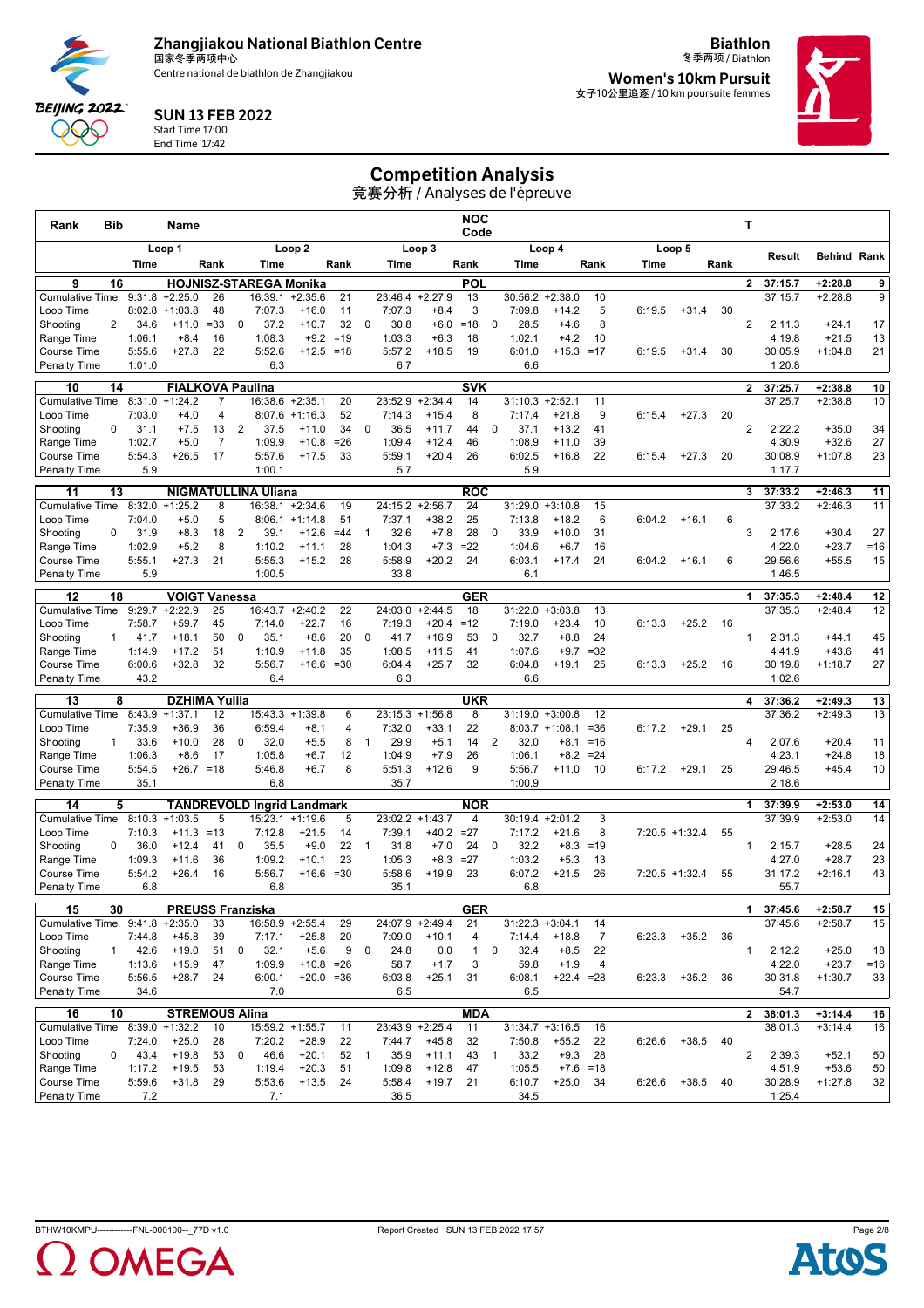Centre national de biathlon de Zhangjiakou

**Biathlon** 冬季两项 / Biathlon

**Women's 10km Pursuit** 女子10公里追逐 / 10 km poursuite femmes



#### SUN 13 FEB 2022 Start Time 17:00

**BEIJING 2022** 999 End Time 17:42

# Competition Analysis

| Rank<br>Bib                        |                  | Name                       |                |              |                                        |                         |                  |                |                  |                             | NOC<br>Code             |                |                    |                    |            |        |                   |      | т            |                    |                        |                      |
|------------------------------------|------------------|----------------------------|----------------|--------------|----------------------------------------|-------------------------|------------------|----------------|------------------|-----------------------------|-------------------------|----------------|--------------------|--------------------|------------|--------|-------------------|------|--------------|--------------------|------------------------|----------------------|
|                                    |                  | Loop 1                     |                |              |                                        | Loop <sub>2</sub>       |                  |                |                  | Loop 3                      |                         |                |                    | Loop 4             |            |        | Loop 5            |      |              |                    |                        |                      |
|                                    | Time             |                            | Rank           |              | Time                                   |                         | Rank             |                | Time             |                             | Rank                    |                | Time               |                    | Rank       | Time   |                   | Rank |              | Result             | <b>Behind Rank</b>     |                      |
| 17<br>22                           |                  | <b>HERRMANN Denise</b>     |                |              |                                        |                         |                  |                |                  |                             | <b>GER</b>              |                |                    |                    |            |        |                   |      | 3            | 38:07.6            | $+3:20.7$              | 17                   |
| <b>Cumulative Time</b>             | 8:55.3           | $+1:48.5$                  | 17             |              | 16:33.7                                | $+2:30.2$               | 18               |                | 23:45.9          | $+2:27.4$                   | 12                      |                | 31:48.6            | $+3:30.4$          | 17         |        |                   |      |              | 38:07.6            | $+3:20.7$              | 17                   |
| Loop Time                          | 7:10.3           | $+11.3$                    | $=13$          |              | 7:38.4                                 | $+47.1$                 | 34               |                | 7:12.2           | $+13.3$                     | 6                       |                |                    | $8:02.7 +1:07.1$   | 35         | 6:19.0 | $+30.9$           | 28   |              |                    |                        |                      |
| Shooting<br>0<br>Range Time        | 43.3<br>1:11.7   | $+19.7$<br>$+14.0$         | 52<br>44       | $\mathbf{1}$ | 36.9<br>1:12.1                         | $+10.4$<br>$+13.0$      | 29<br>43         | $\mathbf 0$    | 30.6<br>1:03.2   | $+5.8$<br>$+6.2$            | 16<br>17                | 2              | 28.7<br>1:02.7     | $+4.8$<br>$+4.8$   | 9<br>11    |        |                   |      | 3            | 2:19.7<br>4:29.7   | $+32.5$<br>$+31.4$     | 31<br>26             |
| Course Time                        | 5:52.4           | $+24.6$                    | 13             |              | 5:52.6                                 | $+12.5 = 18$            |                  |                | 6:02.0           | $+23.3$                     | 29                      |                | 5:56.6             | $+10.9$            | 9          | 6:19.0 | $+30.9$           | 28   |              | 30:02.6            | $+1:01.5$              | 18                   |
| <b>Penalty Time</b>                | 6.1              |                            |                |              | 33.6                                   |                         |                  |                | 6.9              |                             |                         |                | 1:03.3             |                    |            |        |                   |      |              | 1:50.2             |                        |                      |
| 19<br>18                           |                  | <b>OEBERG Hanna</b>        |                |              |                                        |                         |                  |                |                  |                             | <b>SWE</b>              |                |                    |                    |            |        |                   |      | 6            | 38:11.3            | $+3:24.4$              | 18                   |
| <b>Cumulative Time</b>             | 8:54.0           | $+1:47.2$                  | 16             |              | 15:45.3                                | $+1:41.8$               | 8                |                | 24:06.8          | $+2:48.3$                   | 19                      |                |                    | $32:03.2 +3:45.0$  | 19         |        |                   |      |              | 38:11.3            | $+3:24.4$              | 18                   |
| Loop Time                          | 7:19.0           | $+20.0$                    | 24             |              | 6:51.3                                 | 0.0                     | $\mathbf{1}$     |                |                  | $8:21.5 +1:22.6$            | 48                      |                |                    | $7:56.4 +1:00.8$   | 28         | 6:08.1 | $+20.0$           | 8    |              |                    |                        |                      |
| Shooting<br>1                      | 23.6             | 0.0                        | $\mathbf{1}$   | $\mathbf 0$  | 27.8                                   | $+1.3$                  | $\overline{2}$   | 3              | 29.1             | $+4.3$                      | 11                      | $\overline{2}$ | 26.6               | $+2.7$             | 3          |        |                   |      | 6            | 1:47.2             | 0.0                    | $\mathbf{1}$         |
| Range Time                         | 57.7             | 0.0                        | 1              |              | 59.1                                   | 0.0                     | $\mathbf{1}$     |                | 1:01.0           | $+4.0$                      | 10                      |                | 1:00.5             | $+2.6$             | 9          |        |                   |      |              | 3:58.3             | 0.0                    | $\mathbf{1}$         |
| Course Time<br><b>Penalty Time</b> | 5:46.7<br>34.5   | $+18.9$                    | $\overline{2}$ |              | 5:46.0<br>6.2                          | $+5.9$                  | $= 5$            |                | 5:47.7<br>1:32.8 | $+9.0$                      | 6                       |                | 5:51.4<br>1:04.4   | $+5.7$             | 6          | 6:08.1 | $+20.0$           | 8    |              | 29:19.9<br>3:18.0  | $+18.8$                | 4                    |
|                                    |                  |                            |                |              |                                        |                         |                  |                |                  |                             |                         |                |                    |                    |            |        |                   |      |              |                    |                        |                      |
| 15<br>19<br><b>Cumulative Time</b> | 8:33.5           | $+1:26.7$                  | 9              |              | <b>ALIMBEKAVA Dzinara</b><br>15:47.3   | $+1:43.8$               | 9                |                |                  | $24:34.5 + 3:16.0$          | <b>BLR</b><br>30        |                |                    | $31:57.4 + 3:39.2$ | 18         |        |                   |      | 3            | 38:13.7<br>38:13.7 | $+3:26.8$<br>$+3:26.8$ | 19<br>19             |
| Loop Time                          | 7:04.5           | $+5.5$                     | 6              |              | 7:13.8                                 | $+22.5$                 | 15               |                |                  | $8:47.2 +1:48.3$            | 53                      |                | 7:22.9             | $+27.3$            | 11         | 6:16.3 | $+28.2$           | 23   |              |                    |                        |                      |
| Shooting<br>0                      | 32.4             | $+8.8$                     | 20             | $\mathbf 0$  | 38.2                                   | $+11.7$                 | 39               | 3              | 37.4             | $+12.6$                     | 48                      | $\mathbf 0$    | 31.8               | $+7.9$             | 15         |        |                   |      | 3            | 2:20.0             | $+32.8$                | 33                   |
| Range Time                         | 1:05.7           | $+8.0$                     | 15             |              | 1:11.2                                 | $+12.1$                 | 37               |                | 1:15.2           | $+18.2$                     | 54                      |                | 1:06.3             | $+8.4$             | $= 26$     |        |                   |      |              | 4:38.4             | $+40.1$                | 37                   |
| Course Time                        | 5:52.1           | $+24.3$                    | 11             |              | 5:55.8                                 | $+15.7$                 | 29               |                | 5:48.9           | $+10.2$                     | $\overline{7}$          |                | 6:08.4             | $+22.7$            | 30         | 6:16.3 | $+28.2$           | 23   |              | 30:01.5            | $+1:00.4$              | 17                   |
| Penalty Time                       | 6.7              |                            |                |              | 6.7                                    |                         |                  |                | 1:43.0           |                             |                         |                | 8.2                |                    |            |        |                   |      |              | 2:04.8             |                        |                      |
| 20<br>60                           |                  | <b>LESHCHANKA Iryna</b>    |                |              |                                        |                         |                  |                |                  |                             | <b>BLR</b>              |                |                    |                    |            |        |                   |      | $\mathbf{2}$ | 38:16.9            | $+3:30.0$              | 20                   |
| <b>Cumulative Time</b>             | 9:56.0           | $+2:49.2$                  | 40             |              | 17:00.6                                | $+2:57.1$               | 31               |                | 24:07.2          | $+2:48.7$                   | 20                      |                |                    | $32:06.0 + 3:47.8$ | 20         |        |                   |      |              | 38:16.9            | $+3:30.0$              | 20                   |
| Loop Time                          | 7:08.0           | $+9.0$                     | 10             |              | 7:04.6                                 | $+13.3$                 | 6                |                | 7:06.6           | $+7.7$                      | $\overline{2}$          |                |                    | $7:58.8 + 1:03.2$  | $= 32$     | 6:10.9 | $+22.8$           | -12  | 2            |                    |                        |                      |
| Shooting<br>0<br>Range Time        | 26.7<br>1:07.5   | $+3.1$<br>$+9.8$           | 3<br>25        | 0            | 36.6<br>1:10.6                         | $+10.1$<br>$+11.5$      | $= 26$<br>$= 31$ | 0              | 35.8<br>1:07.3   | $+11.0$<br>$+10.3$          | 42<br>33                | 2              | 34.5<br>1:06.7     | $+10.6$<br>$+8.8$  | 35<br>29   |        |                   |      |              | 2:13.8<br>4:32.1   | $+26.6$<br>$+33.8$     | 20<br>28             |
| Course Time                        | 5:54.5           | $+26.7 = 18$               |                |              | 5:46.6                                 | $+6.5$                  | $\overline{7}$   |                | 5:53.1           | $+14.4$                     | 12                      |                | 5:50.2             | $+4.5$             | 3          | 6:10.9 | $+22.8$           | 12   |              | 29:35.3            | $+34.2$                | 8                    |
| <b>Penalty Time</b>                | 6.0              |                            |                |              | 7.3                                    |                         |                  |                | 6.1              |                             |                         |                | 1:01.8             |                    |            |        |                   |      |              | 1:21.4             |                        |                      |
| 21<br>55                           |                  | <b>HINZ Vanessa</b>        |                |              |                                        |                         |                  |                |                  |                             | <b>GER</b>              |                |                    |                    |            |        |                   |      | 1            | 38:21.0            | $+3:34.1$              | 21                   |
| Cumulative Time 10:05.8 +2:59.0    |                  |                            | 44             |              | 17:10.8                                | $+3:07.3$               | 33               |                | 24:25.3          | $+3:06.8$                   | 27                      |                |                    | $32:07.8 + 3:49.6$ | 23         |        |                   |      |              | 38:21.0            | $+3:34.1$              | 21                   |
| Loop Time                          | 7:25.8           | $+26.8$                    | 29             |              | 7:05.0                                 | $+13.7$                 | $\overline{7}$   |                | 7:14.5           | $+15.6$                     | 9                       |                | 7:42.5             | $+46.9$            | 16         | 6:13.2 | $+25.1$           | 15   |              |                    |                        |                      |
| Shooting<br>0                      | 31.6             | $+8.0$                     | 16             | $\mathbf 0$  | 33.0                                   | $+6.5$                  | 12               | $\mathbf 0$    | 34.5             | $+9.7$                      | 39                      | $\overline{1}$ | 30.2               | $+6.3$             | 12         |        |                   |      | $\mathbf{1}$ | 2:09.5             | $+22.3$                | 14                   |
| Range Time                         | 1:04.6           | $+6.9$                     | 13             |              | 1:05.1                                 | $+6.0$                  | $=10$            |                | 1:08.0           | $+11.0$                     | 38                      |                | 1:03.5             | $+5.6$             | 14         |        |                   |      |              | 4:21.2             | $+22.9$                | 14                   |
| Course Time<br><b>Penalty Time</b> | 6:14.9<br>6.3    | $+47.1$                    | 54             |              | 5:53.2<br>6.6                          | $+13.1$                 | 22               |                | 5:59.0<br>7.5    | $+20.3$                     | 25                      |                | 6:01.7<br>37.3     | $+16.0$            | 20         | 6:13.2 | $+25.1$           | 15   |              | 30:22.0<br>57.8    | $+1:20.9$              | 29                   |
|                                    |                  |                            |                |              |                                        |                         |                  |                |                  |                             |                         |                |                    |                    |            |        |                   |      |              |                    |                        |                      |
| 21<br>22<br><b>Cumulative Time</b> | 9:02.5           | $+1:55.7$                  | 20             |              | <b>INNERHOFER Katharina</b><br>16:08.6 | $+2:05.1$               | 13               |                | 23:53.7          | $+2:35.2$                   | AUT<br>15               |                |                    | 32:07.2 +3:49.0    | 21         |        |                   |      | 3            | 38:24.7<br>38:24.7 | $+3:37.8$<br>$+3:37.8$ | 22<br>22             |
| Loop Time                          | 7:20.5           | $+21.5$                    | 26             |              | 7:06.1                                 | $+14.8$                 | 10               |                | 7:45.1           | $+46.2$                     | 33                      |                |                    | $8:13.5 +1:17.9$   | 41         | 6:17.5 | $+29.4$           | 26   |              |                    |                        |                      |
| Shooting<br>0                      | 45.9             | $+22.3$                    | 54             | $\mathbf 0$  | 38.4                                   | $+11.9$                 | 42               | $\mathbf{1}$   | 44.9             | $+20.1$                     | 56                      | 2              | 33.1               | $+9.2$             | 27         |        |                   |      | 3            | 2:42.4             | $+55.2$                | 52                   |
| Range Time                         | 1:17.7           | $+20.0$                    | 54             |              | 1:11.5                                 | $+12.4$                 | $= 38$           |                | 1:15.7           | $+18.7$                     | 55                      |                | 1:06.3             | $+8.4$             | $= 26$     |        |                   |      |              | 4:51.2             | $+52.9$                | 49                   |
| Course Time                        | 5:56.8           | $+29.0$                    | 26             |              | 5:48.4                                 | $+8.3$                  | 11               |                | 5:55.8           | $+17.1 = 16$                |                         |                | 6:02.8             | $+17.1$            | 23         | 6:17.5 | $+29.4$           | 26   |              | 30:01.3            | $+1:00.2$              | 16                   |
| <b>Penalty Time</b>                | 6.0              |                            |                |              | 6.1                                    |                         |                  |                | 33.6             |                             |                         |                | 1:04.4             |                    |            |        |                   |      |              | 1:50.3             |                        |                      |
| 20<br>23                           |                  | <b>KAZAKEVICH Irina</b>    |                |              |                                        |                         |                  |                |                  |                             | <b>ROC</b>              |                |                    |                    |            |        |                   |      | 3            | 38:25.8            | $+3:38.9$              | 23                   |
| Cumulative Time 8:50.9 +1:44.1     |                  |                            | 14             |              | 16:00.2 +1:56.7                        |                         | 12               |                |                  | 24:17.7 +2:59.2             | 25                      |                |                    | $32:10.3 + 3:52.1$ | 24         |        |                   |      |              | 38:25.8            | $+3:38.9$              | 23                   |
| Loop Time<br>Shooting<br>0         | 7:11.9<br>35.7   | $+12.9$<br>$+12.1$         | 15<br>$= 39$   | $\mathbf 0$  | 7:09.3<br>37.0                         | $+18.0$<br>$+10.5 = 30$ | 13               | $\overline{2}$ | 36.6             | $8:17.5 +1:18.6$<br>$+11.8$ | 46<br>$=45$             | $\mathbf{1}$   | 7:52.6<br>41.3     | $+57.0$<br>$+17.4$ | 25<br>50   |        | $6:15.5$ +27.4 21 |      | 3            | 2:30.8             | $+43.6$                | 44                   |
| Range Time                         | 1:08.1           | $+10.4$                    | 26             |              | 1:07.7                                 | $+8.6$                  | 18               |                | 1:11.1           | $+14.1$                     | 49                      |                | 1:09.1             | $+11.2$            | 40         |        |                   |      |              | 4:36.0             | $+37.7$                | 32                   |
| Course Time                        | 5:57.4           | $+29.6$ 27                 |                |              | 5:55.1                                 | $+15.0$                 | 27               |                | 6:01.9           | $+23.2$                     | 28                      |                | 6:08.1             | $+22.4 = 28$       |            | 6:15.5 | $+27.4$ 21        |      |              | 30:18.0            | $+1:16.9$              | 26                   |
| <b>Penalty Time</b>                | 6.3              |                            |                |              | 6.4                                    |                         |                  |                | 1:04.4           |                             |                         |                | 35.4               |                    |            |        |                   |      |              | 1:52.6             |                        |                      |
| 24<br>23                           |                  | <b>HAECKI Lena</b>         |                |              |                                        |                         |                  |                |                  |                             | $\overline{\text{SUI}}$ |                |                    |                    |            |        |                   |      | 4            | 38:27.5            | $+3:40.6$              | 24                   |
| Cumulative Time 9:52.6 +2:45.8     |                  |                            | 38             |              | $16:56.5 + 2:53.0$                     |                         | 27               |                |                  | 24:31.0 +3:12.5             | 29                      |                | $32:15.9 + 3:57.7$ |                    | 26         |        |                   |      |              | 38:27.5            | $+3:40.6$              | 24                   |
| Loop Time                          |                  | $8:06.6 + 1:07.6$          | 51             |              | 7:03.9                                 | $+12.6$                 | 5                |                | 7:34.5           | $+35.6$                     | 24                      |                | 7:44.9             | $+49.3$            | 19         | 6:11.6 | $+23.5$ 13        |      |              |                    |                        |                      |
| Shooting<br>$\overline{2}$         | 38.0             | $+14.4$                    | 46             | $\mathbf 0$  | 30.7                                   | $+4.2$                  | 5                | $\overline{1}$ | 28.3             | $+3.5$                      | 8                       | $\mathbf{1}$   | 28.3               | $+4.4$             | 7          |        |                   |      | 4            | 2:05.5             | $+18.3$                | 9                    |
| Range Time<br>Course Time          | 1:08.8<br>5:52.2 | $+11.1 = 31$<br>$+24.4$ 12 |                |              | 1:03.8<br>5:53.5                       | $+4.7$<br>$+13.4$       | 6<br>23          |                | 1:00.1<br>5:58.5 | $+3.1$<br>$+19.8$           | 6<br>22                 |                | 1:00.3<br>6:08.6   | $+2.4$<br>$+22.9$  | $=7$<br>31 | 6:11.6 | $+23.5$ 13        |      |              | 4:13.0<br>30:04.4  | $+14.7$<br>$+1:03.3$   | $\overline{7}$<br>20 |
| <b>Penalty Time</b>                | 1:05.5           |                            |                |              | 6.6                                    |                         |                  |                | 35.8             |                             |                         |                | 36.0               |                    |            |        |                   |      |              | 2:24.2             |                        |                      |



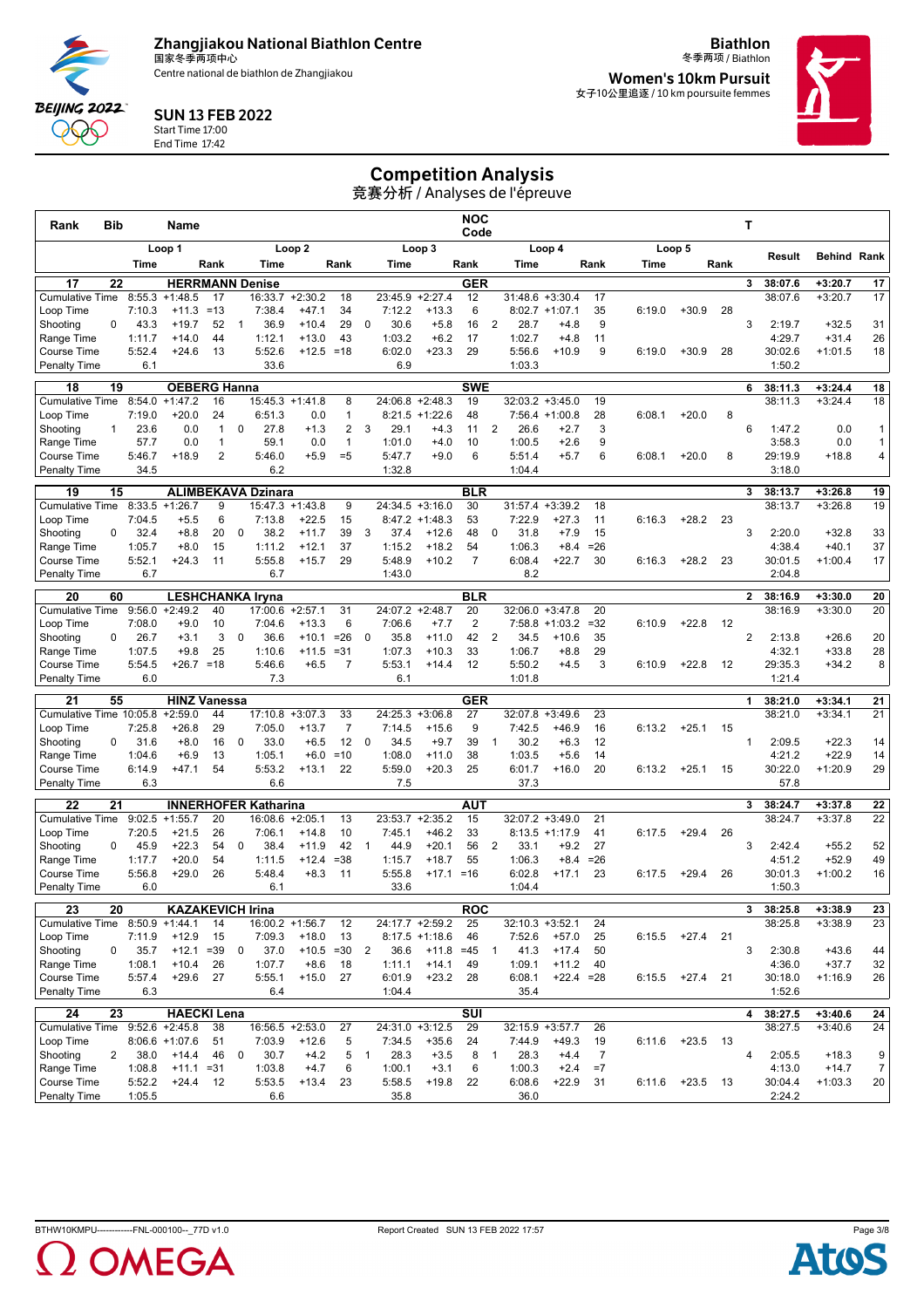Centre national de biathlon de Zhangjiakou

**Biathlon** 冬季两项 / Biathlon

**Women's 10km Pursuit** 女子10公里追逐 / 10 km poursuite femmes



SUN 13 FEB 2022 Start Time 17:00

End Time 17:42

**BEIJING 2022** QQQ

### Competition Analysis

| Rank                                      | Bib             |                  | Name                                   |                |                |                              |                               |                  |                |                   |                              | <b>NOC</b><br>Code             |                |                  |                                |                            |        |            |      | Т              |                    |                        |                      |
|-------------------------------------------|-----------------|------------------|----------------------------------------|----------------|----------------|------------------------------|-------------------------------|------------------|----------------|-------------------|------------------------------|--------------------------------|----------------|------------------|--------------------------------|----------------------------|--------|------------|------|----------------|--------------------|------------------------|----------------------|
|                                           |                 |                  | Loop 1                                 |                |                |                              | Loop <sub>2</sub>             |                  |                |                   | Loop 3                       |                                |                |                  | Loop 4                         |                            |        | Loop 5     |      |                |                    |                        |                      |
|                                           |                 | Time             |                                        | Rank           |                | Time                         |                               | Rank             |                | Time              |                              | Rank                           |                | Time             |                                | Rank                       | Time   |            | Rank |                | Result             | <b>Behind Rank</b>     |                      |
| 25                                        | 24              |                  |                                        |                |                | <b>MERKUSHYNA Anastasiya</b> |                               |                  |                |                   |                              | <b>UKR</b>                     |                |                  |                                |                            |        |            |      | $\mathbf{2}$   | 38:37.2            | $+3:50.3$              | 25                   |
| <b>Cumulative Time</b><br>Loop Time       |                 | 9:41.3<br>7:54.3 | $+2:34.5$<br>$+55.3$                   | 32<br>42       |                | 16:55.4<br>7:14.1            | $+2:51.9$<br>$+22.8$          | 25<br>17         |                | 24:14.2<br>7:18.8 | $+2:55.7$<br>$+19.9$         | 23<br>11                       |                | 32:13.0          | $+3:54.8$<br>$7:58.8 + 1:03.2$ | 25<br>$=32$                | 6:24.2 | $+36.1$    | 37   |                | 38:37.2            | $+3:50.3$              | 25                   |
| Shooting                                  | $\mathbf{1}$    | 32.8             | $+9.2$                                 | $= 23$         | 0              | 28.6                         | $+2.1$                        | 3                | $\mathbf 0$    | 26.0              | $+1.2$                       | $=4$                           | $\mathbf{1}$   | 30.8             | $+6.9$                         | 13                         |        |            |      | $\overline{2}$ | 1:58.3             | $+11.1$                | 5                    |
| Range Time                                |                 | 1:08.8           | $+11.1$                                | $= 31$         |                | 1:02.6                       | $+3.5$                        | $=4$             |                | 1:00.4            | $+3.4$                       | $=7$                           |                | 1:04.2           | $+6.3$                         | 15                         |        |            |      |                | 4:16.0             | $+17.7$                | 9                    |
| Course Time                               |                 | 6:09.4           | $+41.6$                                | 49             |                | 6:04.5                       | $+24.4$                       | 39               |                | 6:10.9            | $+32.2$                      | 40                             |                | 6:17.6           | $+31.9$                        | $=41$                      | 6:24.2 | $+36.1$    | 37   |                | 31:06.6            | $+2:05.5$              | 41                   |
| <b>Penalty Time</b>                       |                 | 36.0             |                                        |                |                | 7.0                          |                               |                  |                | 7.5               |                              |                                |                | 36.9             |                                |                            |        |            |      |                | 1:27.5             |                        |                      |
| 26                                        | 6               |                  | <b>REZTSOVA Kristina</b>               |                |                |                              |                               |                  |                |                   |                              | <b>ROC</b>                     |                |                  |                                |                            |        |            |      | 7              | 38:41.6            | $+3:54.7$              | 26                   |
| <b>Cumulative Time</b>                    |                 | 9:02.4           | $+1:55.6$                              | 19             |                | 17:00.1                      | $+2:56.6$                     | 30               |                | 24:25.2           | $+3:06.7$                    | 26                             |                |                  | 32:28.9 +4:10.7                | 27                         |        |            |      |                | 38:41.6            | $+3:54.7$              | 26                   |
| Loop Time                                 |                 | 7:57.4           | $+58.4$                                | 44             |                | 7:57.7                       | $+1:06.4$                     | 43               |                | 7:25.1            | $+26.2$                      | 15                             |                |                  | $8:03.7 +1:08.1$               | $= 36$                     | 6:12.7 | $+24.6$    | 14   |                |                    |                        |                      |
| Shooting<br>Range Time                    | 2               | 34.3<br>1:07.4   | $+10.7$<br>$+9.7$                      | 32<br>24       | $\overline{2}$ | 38.9<br>1:10.7               | $+12.4$<br>$+11.6$            | 43<br>34         | $\mathbf{1}$   | 30.4<br>1:00.6    | $+5.6$<br>$+3.6$             | 15<br>9                        | 2              | 32.2<br>1:07.6   | $+8.3$<br>$+9.7$               | $=19$<br>$=32$             |        |            |      | $\overline{7}$ | 2:16.0<br>4:26.3   | $+28.8$<br>$+28.0$     | 25<br>21             |
| Course Time                               |                 | 5:48.1           | $+20.3$                                | $\overline{4}$ |                | 5:44.1                       | $+4.0$                        | 3                |                | 5:51.4            | $+12.7$                      | 10                             |                | 5:50.7           | $+5.0$                         | 5                          | 6:12.7 | $+24.6$    | 14   |                | 29:27.0            | $+25.9$                | 5                    |
| <b>Penalty Time</b>                       |                 | 1:01.9           |                                        |                |                | 1:02.9                       |                               |                  |                | 33.0              |                              |                                |                | 1:05.3           |                                |                            |        |            |      |                | 3:43.2             |                        |                      |
| 27                                        | 9               |                  | <b>BESCOND Anais</b>                   |                |                |                              |                               |                  |                |                   |                              | <b>FRA</b>                     |                |                  |                                |                            |        |            |      | 5              | 38:46.4            | $+3:59.5$              | 27                   |
| <b>Cumulative Time</b>                    |                 | 9:09.4           | $+2:02.6$                              | 21             |                | 16:14.6 +2:11.1              |                               | 15               |                | 23:42.4           | $+2:23.9$                    | 10                             |                |                  | $32:07.5 + 3:49.3$             | 22                         |        |            |      |                | 38:46.4            | $+3:59.5$              | 27                   |
| Loop Time                                 |                 | 8:00.4           | $+1:01.4$                              | 46             |                | 7:05.2                       | $+13.9$                       | 8                |                | 7:27.8            | $+28.9$                      | $=17$                          |                |                  | $8:25.1 + 1:29.5$              | 45                         | 6:38.9 | $+50.8$    | 51   |                |                    |                        |                      |
| Shooting                                  | 2               | 35.3             | $+11.7$                                | 37             | 0              | 34.2                         | $+7.7$                        | 18               | $\mathbf{1}$   | 32.8              | $+8.0$                       | $=29$                          | 2              | 32.8             | $+8.9$                         | 25                         |        |            |      | 5              | 2:15.2             | $+28.0$                | 22                   |
| Range Time<br><b>Course Time</b>          |                 | 1:08.5<br>5:51.5 | $+10.8$<br>$+23.7$                     | 29<br>9        |                | 1:06.2<br>5:52.9             | $+7.1$<br>$+12.8$             | 14<br>21         |                | 1:06.5<br>5:46.6  | $+9.5$<br>$+7.9$             | 30<br>4                        |                | 1:05.5<br>6:11.5 | $+7.6$<br>$+25.8$              | $=18$<br>36                | 6:38.9 | $+50.8$    | 51   |                | 4:26.7<br>30:21.4  | $+28.4$<br>$+1:20.3$   | 22<br>28             |
| <b>Penalty Time</b>                       |                 | 1:00.3           |                                        |                |                | 6.0                          |                               |                  |                | 34.6              |                              |                                |                | 1:08.0           |                                |                            |        |            |      |                | 2:49.2             |                        |                      |
| 28                                        | 41              |                  | <b>DAVIDOVA Marketa</b>                |                |                |                              |                               |                  |                |                   |                              | <b>CZE</b>                     |                |                  |                                |                            |        |            |      | 4              | 38:49.8            | $+4:02.9$              | 28                   |
| Cumulative Time 10:01.7                   |                 |                  | $+2:54.9$                              | 42             |                | 17:32.0                      | $+3:28.5$                     | 37               |                | 25:00.7           | $+3:42.2$                    | 32                             |                |                  | $32:39.0 +4:20.8$              | 28                         |        |            |      |                | 38:49.8            | $+4:02.9$              | 28                   |
| Loop Time                                 |                 | 7:33.7           | $+34.7$                                | 35             |                | 7:30.3                       | $+39.0$                       | 30               |                | 7:28.7            | $+29.8$                      | 19                             |                | 7:38.3           | $+42.7$                        | 14                         | 6:10.8 | $+22.7$    | -11  |                |                    |                        |                      |
| Shooting                                  | $\mathbf{1}$    | 32.7             | $+9.1$                                 | 22             | $\overline{1}$ | 36.6                         | $+10.1$                       | $= 26$           | $\overline{1}$ | 35.5              | $+10.7$                      | 40                             | $\overline{1}$ | 38.8             | $+14.9$                        | 44                         |        |            |      | $\overline{4}$ | 2:23.7             | $+36.5$                | 37                   |
| Range Time                                |                 | 1:07.3           | $+9.6$                                 | $=22$          |                | 1:11.5                       | $+12.4$                       | $= 38$           |                | 1:07.5            | $+10.5$                      | $= 34$                         |                | 1:10.3           | $+12.4$                        | 42                         |        |            |      |                | 4:36.6             | $+38.3$                | $= 33$               |
| <b>Course Time</b><br><b>Penalty Time</b> |                 | 5:52.5<br>33.9   | $+24.7$                                | 14             |                | 5:44.9<br>33.9               | $+4.8$                        | 4                |                | 5:47.2<br>34.0    | $+8.5$                       | 5                              |                | 5:53.0<br>35.0   | $+7.3$                         | $\overline{7}$             | 6:10.8 | $+22.7$    | -11  |                | 29:28.4<br>2:17.0  | $+27.3$                | 6                    |
|                                           |                 |                  |                                        |                |                |                              |                               |                  |                |                   |                              |                                |                |                  |                                |                            |        |            |      |                |                    |                        |                      |
| 29<br><b>Cumulative Time</b>              | 34              |                  | <b>REID Joanne</b><br>$9:37.2 +2:30.4$ | 29             |                | 16:56.2                      | $+2:52.7$                     | 26               |                | 24:09.6           | $+2:51.1$                    | USA<br>22                      |                |                  | 32:57.9 +4:39.7                | 29                         |        |            |      | 3              | 39:06.7<br>39:06.7 | $+4:19.8$<br>$+4:19.8$ | 29<br>29             |
| Loop Time                                 |                 | 7:26.2           | $+27.2$                                | 30             |                | 7:19.0                       | $+27.7$                       | 21               |                | 7:13.4            | $+14.5$                      | $\overline{7}$                 |                |                  | $8:48.3 +1:52.7$               | 49                         | 6:08.8 | $+20.7$    | 9    |                |                    |                        |                      |
| Shooting                                  | 0               | 38.7             | $+15.1$                                | 47             | 0              | 37.7                         | $+11.2$                       | $= 35$           | 0              | 32.4              | $+7.6$                       | 27                             | 3              | 40.8             | $+16.9$                        | 49                         |        |            |      | 3              | 2:29.7             | $+42.5$                | 43                   |
| Range Time                                |                 | 1:11.1           | $+13.4$                                | 43             |                | 1:12.8                       | $+13.7$                       | 45               |                | 1:03.7            | $+6.7$                       | 21                             |                | 1:08.0           | $+10.1$                        | $= 34$                     |        |            |      |                | 4:35.6             | $+37.3$                | 31                   |
| Course Time                               |                 | 6:07.8           | $+40.0$                                | 44             |                | 5:59.4                       | $+19.3$                       | 34               |                | 6:03.3            | $+24.6$                      | 30                             |                | 6:07.5           | $+21.8$                        | 27                         | 6:08.8 | $+20.7$    | 9    |                | 30:26.8            | $+1:25.7$              | 31                   |
| <b>Penalty Time</b>                       |                 | 7.2              |                                        |                |                | 6.7                          |                               |                  |                | 6.4               |                              |                                |                | 1:32.8           |                                |                            |        |            |      |                | 1:53.3             |                        |                      |
| 30                                        | 28              |                  | <b>EDER Mari</b>                       |                |                |                              |                               |                  |                |                   |                              | <b>FIN</b>                     |                |                  |                                |                            |        |            |      | 4              | 39:15.6            | $+4:28.7$              | 30                   |
| <b>Cumulative Time</b><br>Loop Time       |                 | 9:13.0<br>7:17.0 | $+2:06.2$<br>$+18.0$                   | 24<br>$= 21$   |                | 17:04.5                      | $+3:01.0$<br>$7:51.5 +1:00.2$ | 32<br>42         |                | 24:43.6<br>7:39.1 | $+3:25.1$<br>$+40.2$         | 31<br>$=27$                    |                | 32:59.1          | $+4:40.9$<br>$8:15.5 +1:19.9$  | 30<br>42                   | 6:16.5 | $+28.4$    | 24   |                | 39:15.6            | $+4:28.7$              | 30                   |
| Shooting                                  | 0               | 46.9             | $+23.3$                                | 56             | 1              | 55.7                         | $+29.2$                       | 56               | $\mathbf{1}$   | 34.3              | $+9.5$                       | 38                             | 2              | 40.4             | $+16.5$                        | 48                         |        |            |      | 4              | 2:57.4             | $+1:10.2$              | 55                   |
| Range Time                                |                 | 1:19.1           | $+21.4$                                | 55             |                | 1:26.3                       | $+27.2$                       | 56               |                | 1:07.8            | $+10.8$                      | $= 36$                         |                | 1:14.3           | $+16.4$                        | 48                         |        |            |      |                | 5:07.5             | $+1:09.2$              | 55                   |
| Course Time                               |                 | 5:51.6           | $+23.8$                                | 10             |                | 5:51.5                       | $+11.4 = 15$                  |                  |                | 5:55.6            | $+16.9$                      | 15                             |                | 5:58.4           | $+12.7$                        | 15                         | 6:16.5 | $+28.4$    | 24   |                | 29:53.6            | $+52.5$                | 14                   |
| <b>Penalty Time</b>                       |                 | 6.2              |                                        |                |                | 33.6                         |                               |                  |                | 35.7              |                              |                                |                | 1:02.8           |                                |                            |        |            |      |                | 2:18.5             |                        |                      |
| $\overline{31}$                           | $\overline{17}$ |                  | <b>TODOROVA Milena</b>                 |                |                |                              |                               |                  |                |                   |                              | <b>BUL</b>                     |                |                  |                                |                            |        |            |      | 6              | 39:20.6            | $+4:33.7$              | 31                   |
| Cumulative Time $8:45.9 +1:39.1$          |                 |                  |                                        | 13             |                |                              | 15:51.2 +1:47.7               | 10               |                |                   | $24:02.8 +2:44.3$            | 17                             |                |                  | 33:06.0 +4:47.8                | 32                         |        |            |      |                | 39:20.6            | $+4:33.7$              | 31                   |
| Loop Time<br>Shooting                     | 0               | 7:14.9<br>32.6   | $+15.9$<br>$+9.0$                      | 16<br>21       | 0              | 7:05.3<br>32.5               | $+14.0$                       | 9<br>$+6.0 = 10$ | 2              | 38.9              | $8:11.6 + 1:12.7$<br>$+14.1$ | 44<br>50                       | $\overline{4}$ | 31.2             | $9:03.2 +2:07.6$<br>$+7.3$     | 51<br>14                   | 6:14.6 | $+26.5$ 19 |      | 6              | 2:15.4             | $+28.2$                | 23                   |
| Range Time                                |                 | 1:06.4           |                                        | $+8.7 = 18$    |                | 1:04.8                       | $+5.7$                        | 9                |                | 1:12.3            | $+15.3$                      | 52                             |                | 1:05.9           | $+8.0$                         | 23                         |        |            |      |                | 4:29.4             | $+31.1$                | 25                   |
| Course Time                               |                 | 6:01.6           | $+33.8$                                | 35             |                | 5:54.0                       | $+13.9$ 25                    |                  |                | 5:55.8            | $+17.1 = 16$                 |                                |                | 5:56.8           | $+11.1$                        | 11                         | 6:14.6 | $+26.5$    | - 19 |                | 30:02.8            | $+1:01.7$              | 19                   |
| <b>Penalty Time</b>                       |                 | 6.8              |                                        |                |                | 6.4                          |                               |                  |                | 1:03.4            |                              |                                |                | 2:00.5           |                                |                            |        |            |      |                | 3:17.2             |                        |                      |
| $\overline{32}$                           | 36              |                  | <b>VITTOZZI Lisa</b>                   |                |                |                              |                               |                  |                |                   |                              | <b>ITA</b>                     |                |                  |                                |                            |        |            |      | 4              | 39:21.2            | $+4:34.3$              | 32                   |
| <b>Cumulative Time</b>                    |                 |                  | $9:58.6 +2:51.8$                       | 41             |                |                              | 17:57.7 +3:54.2               | 43               |                |                   | 25:08.0 +3:49.5              | 33                             |                |                  | 32:59.7 +4:41.5                | 31                         |        |            |      |                | 39:21.2            | $+4:34.3$              | 32                   |
| Loop Time                                 |                 | 7:33.6           | $+34.6$                                | 34             |                |                              | 7:59.1 +1:07.8                | 44               |                | 7:10.3            | $+11.4$                      | 5                              |                | 7:51.7           | $+56.1$                        | 23                         | 6:21.5 | $+33.4$    | -33  |                |                    |                        |                      |
| Shooting<br>Range Time                    | $\mathbf{1}$    | 28.7<br>1:03.9   | $+5.1$<br>$+6.2$                       | $=7$<br>10     | $\overline{2}$ | 33.7<br>1:09.8               | $+10.7 = 24$                  | $+7.2 = 14$ 0    |                | 25.2<br>57.0      | $+0.4$<br>0.0                | $\overline{c}$<br>$\mathbf{1}$ | $\overline{1}$ | 32.0<br>1:06.1   |                                | $+8.1 = 16$<br>$+8.2 = 24$ |        |            |      | 4              | 1:59.7<br>4:16.8   | $+12.5$<br>$+18.5$     | $\overline{7}$<br>12 |
| Course Time                               |                 | 5:55.7           | $+27.9$                                | 23             |                | 5:48.7                       | $+8.6$                        | 12               |                | 6:06.8            | $+28.1$                      | 36                             |                | 6:09.9           | $+24.2$ 33                     |                            | 6:21.5 | $+33.4$    | 33   |                | 30:22.6            | $+1:21.5$              | 30                   |
| <b>Penalty Time</b>                       |                 | 33.9             |                                        |                |                | 1:00.5                       |                               |                  |                | 6.5               |                              |                                |                | 35.6             |                                |                            |        |            |      |                | 2:16.7             |                        |                      |



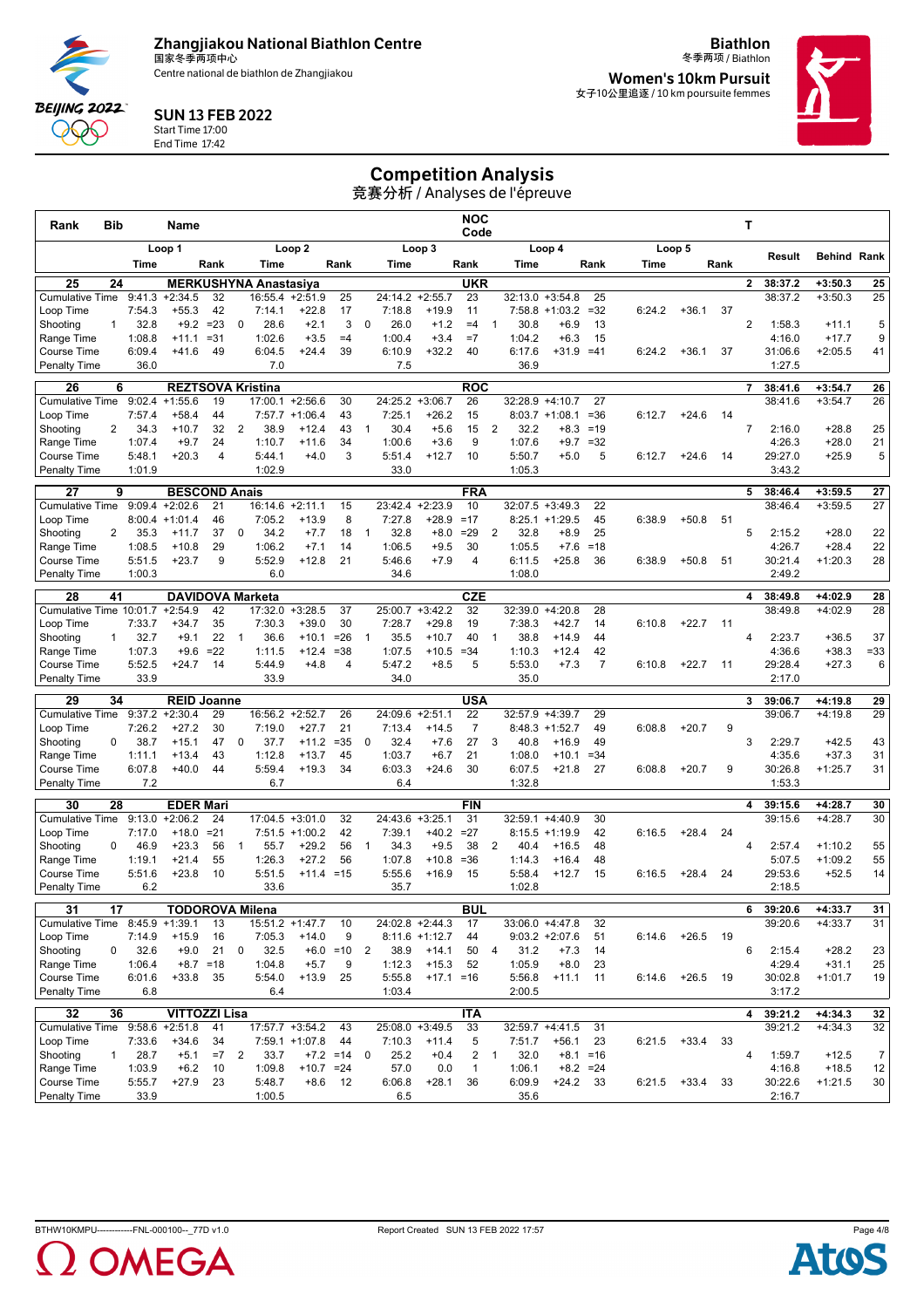Centre national de biathlon de Zhangjiakou

**Biathlon** 冬季两项 / Biathlon

**Women's 10km Pursuit** 女子10公里追逐 / 10 km poursuite femmes



#### SUN 13 FEB 2022 Start Time 17:00

End Time 17:42

**BEIJING 2022** QQQ

# Competition Analysis

| Rank                                 | Bib          |                | Name                               |                 |                |                         |                               |                 |                |                   |                            | NOC<br>Code          |                |                    |                                        |              |        |                   |                | т              |                    |                        |              |
|--------------------------------------|--------------|----------------|------------------------------------|-----------------|----------------|-------------------------|-------------------------------|-----------------|----------------|-------------------|----------------------------|----------------------|----------------|--------------------|----------------------------------------|--------------|--------|-------------------|----------------|----------------|--------------------|------------------------|--------------|
|                                      |              |                | Loop 1                             |                 |                |                         | Loop <sub>2</sub>             |                 |                |                   | Loop 3                     |                      |                |                    | Loop 4                                 |              |        | Loop 5            |                |                |                    | <b>Behind Rank</b>     |              |
|                                      |              | Time           |                                    | Rank            |                | Time                    |                               | Rank            |                | Time              |                            | Rank                 |                | Time               |                                        | Rank         | Time   |                   | Rank           |                | Result             |                        |              |
| 33                                   | 38           |                | <b>LIEN Ida</b>                    |                 |                |                         |                               |                 |                |                   |                            | <b>NOR</b>           |                |                    |                                        |              |        |                   |                | 4              | 39:22.1            | $+4:35.2$              | 33           |
| <b>Cumulative Time</b>               |              | 9:43.0         | $+2:36.2$                          | 35              |                | 17:22.1                 | $+3:18.6$                     | 36              |                | 25:23.4           | $+4:04.9$                  | 38                   |                |                    | $33:20.5 + 5:02.3$                     | 33           |        |                   |                |                | 39:22.1            | $+4:35.2$              | 33           |
| Loop Time<br>Shooting                | 0            | 7:17.0<br>34.0 | $+18.0$<br>$+10.4$                 | $= 21$<br>$=29$ | 1              | 7:39.1<br>40.2          | +47.8<br>$+13.7$              | $= 35$<br>46    | 2              | 33.4              | $8:01.3 +1:02.4$<br>$+8.6$ | 38<br>32             | $\mathbf{1}$   | 49.1               | $7:57.1 + 1:01.5$<br>$+25.2$           | $= 29$<br>54 | 6:01.6 | $+13.5$           | 4              | 4              | 2:36.9             | $+49.7$                | 48           |
| Range Time                           |              | 1:10.8         | $+13.1$                            | 42              |                | 1:12.3                  | $+13.2$                       | 44              |                | 1:06.6            | $+9.6$                     | 31                   |                | 1:19.7             | $+21.8$                                | 52           |        |                   |                |                | 4:49.4             | $+51.1$                | 48           |
| Course Time                          |              | 5:59.3         | $+31.5$                            | 28              |                | 5:52.6                  | $+12.5 = 18$                  |                 |                | 5:52.4            | $+13.7$                    | 11                   |                | 6:01.0             | $+15.3 = 17$                           |              | 6:01.6 | $+13.5$           | 4              |                | 29:46.9            | $+45.8$                | 11           |
| <b>Penalty Time</b>                  |              | 6.8            |                                    |                 |                | 34.2                    |                               |                 |                | 1:02.2            |                            |                      |                | 36.4               |                                        |              |        |                   |                |                | 2:19.8             |                        |              |
| 34                                   | 25           |                |                                    |                 |                | <b>CHARVATOVA Lucie</b> |                               |                 |                |                   |                            | <b>CZE</b>           |                |                    |                                        |              |        |                   |                | 4              | 39:43.2            | $+4:56.3$              | 34           |
| Cumulative Time 10:17.7              |              |                | $+3:10.9$                          | 49              |                | 18:07.2                 | $+4:03.7$                     | 46              |                | 25:27.1           | $+4:08.6$                  | 39                   |                | 33:21.1            | $+5:02.9$                              | 34           |        |                   |                |                | 39:43.2            | $+4:56.3$              | 34           |
| Loop Time                            |              |                | $8:26.7$ +1:27.7                   | 54              |                | 7:49.5                  | $+58.2$                       | 41              |                | 7:19.9            | $+21.0$                    | 14                   |                | 7:54.0             | $+58.4$                                | 27           | 6:22.1 | $+34.0$           | 35             |                |                    |                        |              |
| Shooting<br>Range Time               | 2            | 46.7<br>1:22.4 | $+23.1$<br>$+24.7$                 | 55<br>56        | $\mathbf{1}$   | 34.5<br>1:06.7          | $+8.0$<br>$+7.6$              | 19<br>15        | $\mathbf 0$    | 27.9<br>1:02.0    | $+3.1$<br>$+5.0$           | $\overline{7}$<br>13 | $\mathbf{1}$   | 28.8<br>1:05.5     | $+4.9$<br>$+7.6$                       | 10<br>$=18$  |        |                   |                | 4              | 2:18.0<br>4:36.6   | $+30.8$<br>$+38.3$     | 28<br>$= 33$ |
| Course Time                          |              | 6:03.1         | $+35.3$                            | 37              |                | 6:08.0                  | $+27.9$                       | 41              |                | 6:11.6            | $+32.9$                    | 41                   |                | 6:14.4             | $+28.7$                                | 38           | 6:22.1 | $+34.0$           | 35             |                | 30:59.2            | $+1:58.1$              | 38           |
| <b>Penalty Time</b>                  |              | 1:01.1         |                                    |                 |                | 34.7                    |                               |                 |                | 6.2               |                            |                      |                | 34.0               |                                        |              |        |                   |                |                | 2:16.2             |                        |              |
| 35                                   | 31           |                | <b>JISLOVA Jessica</b>             |                 |                |                         |                               |                 |                |                   |                            | <b>CZE</b>           |                |                    |                                        |              |        |                   |                | $\overline{2}$ | 39:54.5            | $+5:07.6$              | 35           |
| <b>Cumulative Time</b>               |              | 9:36.6         | $+2:29.8$                          | 28              |                |                         | 17:38.7 +3:35.2               | 38              |                | 25:11.0           | $+3:52.5$                  | 34                   |                |                    | $33:22.8 + 5:04.6$                     | 35           |        |                   |                |                | 39:54.5            | $+5:07.6$              | 35           |
| Loop Time                            |              | 7:38.6         | $+39.6$                            | 38              |                |                         | $8:02.1 +1:10.8$              | 47              |                | 7:32.3            | $+33.4$                    | 23                   |                |                    | $8:11.8 +1:16.2$                       | 39           | 6:31.7 | $+43.6$           | 46             |                |                    |                        |              |
| Shooting                             | 0            | 30.0           | $+6.4$                             | 10              | $\mathbf{1}$   | 41.4                    | $+14.9$                       | 48              | 0              | 30.7              | $+5.9$                     | 17                   | $\mathbf{1}$   | 32.0               | $+8.1$                                 | $=16$        |        |                   |                | 2              | 2:14.2             | $+27.0$                | 21           |
| Range Time                           |              | 1:09.0         | $+11.3$                            | 33              |                | 1:18.9                  | $+19.8$                       | 50              |                | 1:03.5            | $+6.5$                     | 20                   |                | 1:07.5             | $+9.6$                                 | 31           |        |                   |                |                | 4:38.9             | $+40.6$                | 38           |
| Course Time<br>Penalty Time          |              | 6:22.3<br>7.3  | $+54.5$                            | 56              |                | 6:08.1<br>35.1          | $+28.0$                       | 42              |                | 6:21.8<br>6.9     | $+43.1$                    | 49                   |                | 6:29.2<br>35.0     | $+43.5$                                | 51           | 6:31.7 | $+43.6$           | 46             |                | 31:53.1<br>1:24.5  | $+2:52.0$              | 51           |
|                                      |              |                |                                    |                 |                |                         |                               |                 |                |                   |                            |                      |                |                    |                                        |              |        |                   |                |                |                    |                        |              |
| 36<br><b>Cumulative Time</b>         | 42           | 9:37.5         | <b>FIALKOVA Ivona</b><br>$+2:30.7$ | 30              |                |                         | 18:36.3 +4:32.8               | 51              |                | 26:14.9           | $+4:56.4$                  | <b>SVK</b><br>48     |                | $34:13.3 + 5:55.1$ |                                        | 44           |        |                   |                | $\overline{7}$ | 40:06.3<br>40:06.3 | $+5:19.4$<br>$+5:19.4$ | 36<br>36     |
| Loop Time                            |              | 7:09.5         | $+10.5$                            | 12              |                |                         | $8:58.8 + 2:07.5$             | 55              |                | 7:38.6            | $+39.7$                    | 26                   |                |                    | $7:58.4 +1:02.8$                       | 31           | 5:53.0 | $+4.9$            | $\overline{2}$ |                |                    |                        |              |
| Shooting                             | 0            | 34.0           | $+10.4$                            | $=29$           | $\overline{4}$ | 53.6                    | $+27.1$                       | 55              | $\overline{1}$ | 32.1              | $+7.3$                     | 26                   | 2              | 35.6               | $+11.7$                                | 38           |        |                   |                | $\overline{7}$ | 2:35.5             | $+48.3$                | 47           |
| Range Time                           |              | 1:09.4         | $+11.7$                            | $= 37$          |                | 1:21.1                  | $+22.0$                       | 53              |                | 1:04.3            | $+7.3$                     | $=22$                |                | 1:08.8             | $+10.9$                                | $= 36$       |        |                   |                |                | 4:43.6             | $+45.3$                | 42           |
| Course Time                          |              | 5:53.5         | $+25.7$                            | 15              |                | 5:40.1                  | 0.0                           | $\mathbf{1}$    |                | 6:00.9            | $+22.2$                    | 27                   |                | 5:48.1             | $+2.4$                                 | 2            | 5:53.0 | $+4.9$            | 2              |                | 29:15.6            | $+14.5$                | 3            |
| <b>Penalty Time</b>                  |              | 6.6            |                                    |                 |                | 1:57.5                  |                               |                 |                | 33.3              |                            |                      |                | 1:01.5             |                                        |              |        |                   |                |                | 3:39.1             |                        |              |
| 37                                   | 57           |                | <b>COMOLA Samuela</b>              |                 |                |                         |                               |                 |                |                   |                            | <b>ITA</b>           |                |                    |                                        |              |        |                   |                | 3              | 40:10.4            | $+5:23.5$              | 37           |
| Cumulative Time 10:02.5<br>Loop Time |              | 7:16.5         | $+2:55.7$<br>$+17.5$               | 43<br>19        |                | 7:41.0                  | $17:43.5 + 3:40.0$<br>$+49.7$ | 41<br>38        |                | 25:36.9<br>7:53.4 | $+4:18.4$<br>$+54.5$       | 41<br>35             |                |                    | $33:50.1 + 5:31.9$<br>$8:13.2 +1:17.6$ | 38<br>40     | 6:20.3 | $+32.2$           | -31            |                | 40:10.4            | $+5:23.5$              | 37           |
| Shooting                             | 0            | 32.8           | $+9.2 = 23$                        |                 | $\mathbf{1}$   | 37.8                    | $+11.3$                       | 37              | $\overline{1}$ | 35.6              | $+10.8$                    | 41                   | $\overline{1}$ | 39.4               | $+15.5$                                | 45           |        |                   |                | 3              | 2:25.7             | $+38.5$                | 39           |
| Range Time                           |              | 1:06.4         | $+8.7$                             | $=18$           |                | 1:10.3                  | $+11.2$                       | $= 29$          |                | 1:08.2            | $+11.2$                    | $= 39$               |                | 1:14.2             | $+16.3$                                | 47           |        |                   |                |                | 4:39.1             | $+40.8$                | 39           |
| Course Time                          |              | 6:03.7         | $+35.9$                            | 38              |                | 5:54.3                  | $+14.2$                       | 26              |                | 6:10.3            | $+31.6$                    | 38                   |                | 6:21.3             | $+35.6$                                | 44           | 6:20.3 | $+32.2$           | -31            |                | 30:49.9            | $+1:48.8$              | 37           |
| <b>Penalty Time</b>                  |              | 6.4            |                                    |                 |                | 36.4                    |                               |                 |                | 34.9              |                            |                      |                | 37.6               |                                        |              |        |                   |                |                | 1:55.4             |                        |              |
| 38                                   | 46           |                | <b>EGAN Clare</b>                  |                 |                |                         |                               |                 |                |                   |                            | <b>USA</b>           |                |                    |                                        |              |        |                   |                | 4              | 40:17.0            | $+5:30.1$              | 38           |
| <b>Cumulative Time</b>               |              | 9:38.3         | $+2:31.5$                          | 31              |                | 16:53.2                 | $+2:49.7$                     | 24              |                | 25:15.6           | $+3:57.1$                  | 36                   |                | 33:49.6            | $+5:31.4$                              | 37           |        |                   |                |                | 40:17.0            | $+5:30.1$              | 38           |
| Loop Time                            |              | 7:06.3         | $+7.3$                             | 7               |                | 7:14.9                  | $+23.6$                       | 18              |                |                   | $8:22.4$ +1:23.5           | 49                   |                |                    | $8:34.0 +1:38.4$                       | 47           | 6:27.4 | $+39.3 = 41$      |                |                |                    |                        |              |
| Shooting<br>Range Time               | 0            | 27.7<br>1:09.9 | $+4.1$<br>$+12.2$                  | 6<br>$= 39$     | 0              | 36.6<br>1:12.0          | $+10.1$<br>$+12.9$            | $= 26$<br>$=41$ | 2              | 36.6<br>1:11.0    | $+11.8$<br>$+14.0$         | $=45$<br>48          | 2              | 38.0<br>1:12.5     | $+14.1$<br>$+14.6$                     | 42<br>45     |        |                   |                | 4              | 2:19.0<br>4:45.4   | $+31.8$<br>$+47.1$     | 30<br>43     |
| Course Time                          |              | 5:50.2         | $+22.4$                            | 6               |                | 5:56.7                  | $+16.6 = 30$                  |                 |                | 6:05.6            | $+26.9$                    | 35                   |                | 6:14.8             | $+29.1$                                | 39           | 6:27.4 | $+39.3 = 41$      |                |                | 30:34.7            | $+1:33.6$              | 34           |
| <b>Penalty Time</b>                  |              | 6.2            |                                    |                 |                | 6.1                     |                               |                 |                | 1:05.7            |                            |                      |                | 1:06.6             |                                        |              |        |                   |                |                | 2:24.8             |                        |              |
| 39                                   | 54           |                | <b>BASERGA Amv</b>                 |                 |                |                         |                               |                 |                |                   |                            | SUI                  |                |                    |                                        |              |        |                   |                | 3              | 40:18.0            | $+5:31.1$              | 39           |
| Cumulative Time 10:31.2 +3:24.4      |              |                |                                    | 51              |                |                         | 18:01.0 +3:57.5               | 45              |                |                   | 25:56.0 +4:37.5            | 45                   |                |                    | $33:57.5 + 5:39.3$                     | 40           |        |                   |                |                | 40:18.0            | $+5:31.1$              | 39           |
| Loop Time                            |              | 7:51.2         | $+52.2$                            | 40              |                | 7:29.8                  | $+38.5$                       | 29              |                | 7:55.0            | $+56.1$                    | 36                   |                |                    | $8:01.5 +1:05.9$                       | 34           |        | $6:20.5$ +32.4 32 |                |                |                    |                        |              |
| Shooting                             | $\mathbf{1}$ | 32.9           | $+9.3$                             | 26              | 0              | 34.0                    |                               | $+7.5 = 16$     | $\overline{1}$ | 33.7              | $+8.9$                     | $= 33$               | $\mathbf{1}$   | 32.9               | $+9.0$                                 | 26           |        |                   |                | 3              | 2:13.7             | $+26.5$                | 19           |
| Range Time                           |              | 1:04.3         | $+6.6$                             | 11              |                | 1:07.1                  | $+8.0$                        | 16              |                | 1:06.3            | $+9.3$                     | 29                   |                | 1:06.8             | $+8.9$                                 | 30           |        |                   |                |                | 4:24.5             | $+26.2$                | 19           |
| Course Time<br><b>Penalty Time</b>   |              | 6:08.9<br>38.0 | $+41.1$                            | 46              |                | 6:15.3<br>7.3           | $+35.2$                       | 51              |                | 6:12.2<br>36.5    | $+33.5$                    | 42                   |                | 6:17.2<br>37.4     | $+31.5$                                | 40           | 6:20.5 | $+32.4$           | 32             |                | 31:14.1<br>1:59.4  | $+2:13.0$              | 42           |
|                                      |              |                |                                    |                 |                |                         |                               |                 |                |                   |                            |                      |                |                    |                                        |              |        |                   |                |                |                    |                        |              |
| 40<br>Cumulative Time 9:12.8 +2:06.0 | 27           |                | <b>DUNKLEE Susan</b>               | 23              |                | 16:52.2 +2:48.7         |                               | 23              |                |                   | 25:32.9 +4:14.4            | <b>USA</b><br>40     |                |                    | $33:53.0 + 5:34.8$                     | 39           |        |                   |                | 3              | 40:18.9<br>40:18.9 | $+5:32.0$<br>$+5:32.0$ | 40<br>40     |
| Loop Time                            |              | 7:17.8         | $+18.8$                            | 23              |                | 7:39.4                  | $+48.1$                       | 37              |                |                   | $8:40.7 +1:41.8$           | 52                   |                |                    | $8:20.1 + 1:24.5$                      | 44           | 6:25.9 | $+37.8$           | 39             |                |                    |                        |              |
| Shooting                             | 0            | 34.2           | $+10.6$                            | 31              | $\mathbf 0$    | 49.2                    | $+22.7$                       | 53              | $\overline{2}$ | 33.8              | $+9.0 = 35$                |                      | $\overline{1}$ | 34.4               | $+10.5$                                | 34           |        |                   |                | 3              | 2:31.8             | $+44.6$                | 46           |
| Range Time                           |              | 1:09.1         | $+11.4$                            | 34              |                | 1:21.0                  | $+21.9$                       | 52              |                | 1:08.2            | $+11.2 = 39$               |                      |                | 1:08.8             | $+10.9 = 36$                           |              |        |                   |                |                | 4:47.1             | $+48.8$                | 46           |
| Course Time<br>Penalty Time          |              | 6:02.1         | $+34.3$                            | 36              |                | 6:11.6<br>6.8           | $+31.5$                       | 47              |                | 6:21.3            | $+42.6$                    | 48                   |                | 6:32.1             | $+46.4$                                | 52           | 6:25.9 | $+37.8$           | 39             |                | 31:33.0            | $+2:31.9$              | 47           |
|                                      |              | 6.6            |                                    |                 |                |                         |                               |                 |                | 1:11.2            |                            |                      |                | 39.2               |                                        |              |        |                   |                |                | 2:03.9             |                        |              |



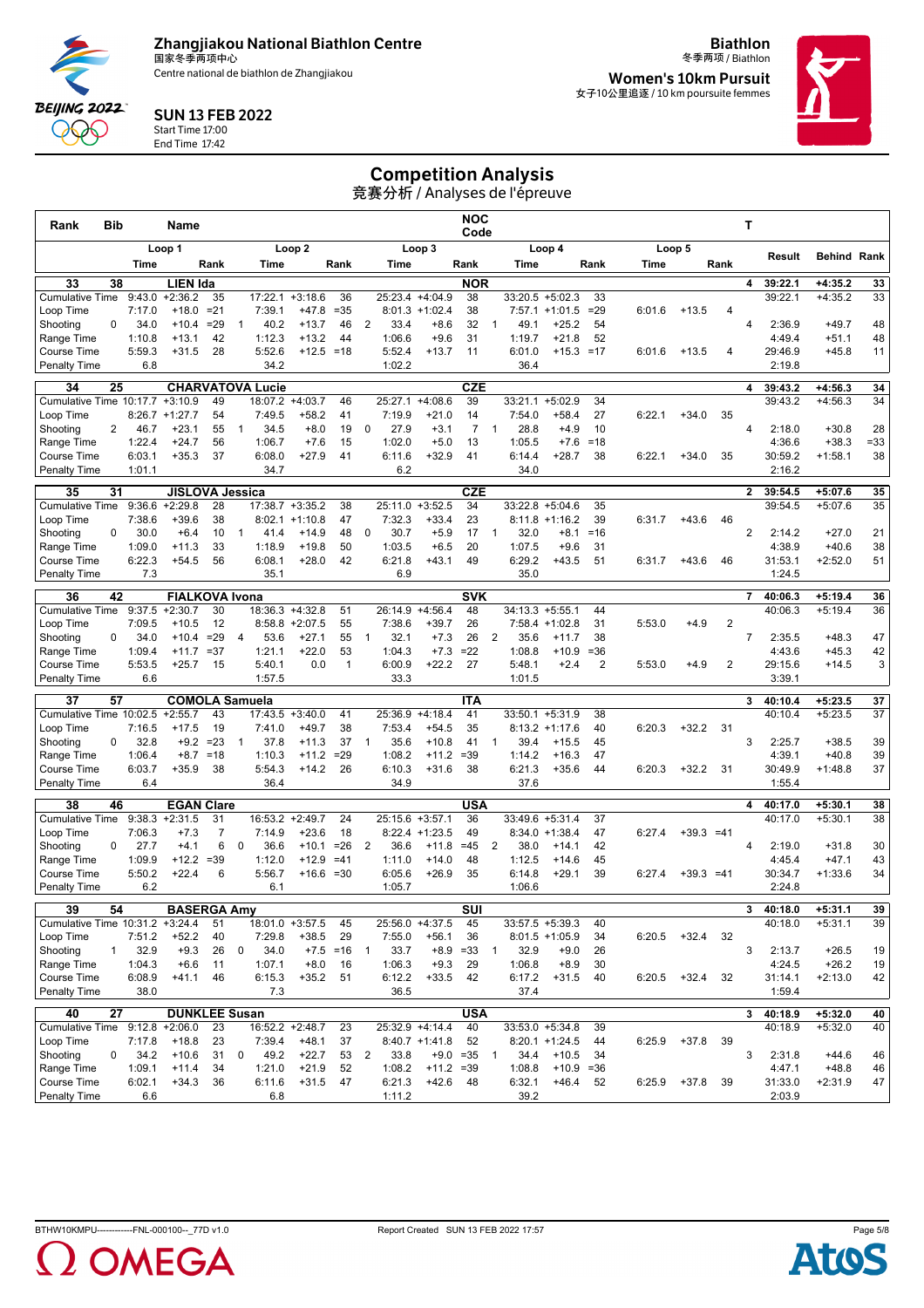Centre national de biathlon de Zhangjiakou

**Biathlon** 冬季两项 / Biathlon

**Women's 10km Pursuit** 女子10公里追逐 / 10 km poursuite femmes



#### SUN 13 FEB 2022 Start Time 17:00

End Time 17:42

**BEIJING 2022** QQQ

### Competition Analysis

| Rank                                      | Bib            |                | Name                                 |              |              |                          |                              |             |                |                  |                   | NOC<br>Code      |                |                  |                             |              |        |                  |      | Т |                    |                        |          |
|-------------------------------------------|----------------|----------------|--------------------------------------|--------------|--------------|--------------------------|------------------------------|-------------|----------------|------------------|-------------------|------------------|----------------|------------------|-----------------------------|--------------|--------|------------------|------|---|--------------------|------------------------|----------|
|                                           |                |                | Loop 1                               |              |              |                          | Loop <sub>2</sub>            |             |                |                  | Loop 3            |                  |                |                  | Loop 4                      |              |        | Loop 5           |      |   |                    |                        |          |
|                                           |                | Time           |                                      | Rank         |              | Time                     |                              | Rank        |                | Time             |                   | Rank             |                | Time             |                             | Rank         | Time   |                  | Rank |   | Result             | <b>Behind Rank</b>     |          |
| 41                                        | 47             |                |                                      |              |              | <b>MIRONOVA Svetlana</b> |                              |             |                |                  |                   | <b>ROC</b>       |                |                  |                             |              |        |                  |      | 6 | 40:25.4            | $+5:38.5$              | 41       |
| <b>Cumulative Time</b>                    |                | 9:49.8         | $+2:43.0$                            | 36           |              | 16:57.9                  | $+2:54.4$                    | 28          |                | 24:25.7          | $+3:07.2$         | 28               |                |                  | $34:06.7 + 5:48.5$          | 43           |        |                  |      |   | 40:25.4            | $+5:38.5$              | 41       |
| Loop Time                                 |                | 7:16.8         | $+17.8$                              | 20           |              | 7:08.1                   | $+16.8$                      | 12          |                | 7:27.8           | $+28.9$           | $=17$            |                |                  | $9:41.0 +2:45.4$            | 55           | 6:18.7 | $+30.6$          | 27   |   |                    |                        |          |
| Shooting                                  | 0              | 31.2           | $+7.6$                               | 14           | 0            | 36.3                     | $+9.8$                       | 24          | $\mathbf{1}$   | 31.7             | $+6.9$            | $= 21$           | 5              | 43.3             | $+19.4$                     | 52           |        |                  |      | 6 | 2:22.7             | $+35.5$                | 36       |
| Range Time                                |                | 1:09.4         | $+11.7$<br>$+33.6$                   | $= 37$<br>34 |              | 1:09.8<br>5:51.5         | $+10.7 = 24$<br>$+11.4 = 15$ |             |                | 1:00.4<br>5:54.8 | $+3.4$<br>$+16.1$ | $=7$<br>14       |                | 1:14.5<br>6:00.8 | $+16.6$                     | 49<br>16     | 6:18.7 | $+30.6$          | 27   |   | 4:34.1<br>30:07.2  | $+35.8$<br>$+1:06.1$   | 29<br>22 |
| <b>Course Time</b><br><b>Penalty Time</b> |                | 6:01.4<br>5.9  |                                      |              |              | 6.8                      |                              |             |                | 32.5             |                   |                  |                | 2:25.6           | $+15.1$                     |              |        |                  |      |   | 3:11.0             |                        |          |
|                                           | 39             |                |                                      |              |              |                          |                              |             |                |                  |                   | JPN              |                |                  |                             |              |        |                  |      | 3 |                    |                        |          |
| 42<br><b>Cumulative Time</b>              |                | 9:53.3         | <b>TACHIZAKI Fuyuko</b><br>$+2:46.5$ | 39           |              | 17:40.2                  | $+3:36.7$                    | 39          |                | 25:45.5          | $+4:27.0$         | 42               |                |                  | $34:02.3 +5:44.1$           | 42           |        |                  |      |   | 40:27.8<br>40:27.8 | $+5:40.9$<br>$+5:40.9$ | 42<br>42 |
| Loop Time                                 |                | 7:26.3         | $+27.3$                              | 31           |              | 7:46.9                   | $+55.6$                      | 40          |                |                  | $8:05.3 +1:06.4$  | 41               |                |                  | $8:16.8 + 1:21.2$           | 43           | 6:25.5 | $+37.4$          | 38   |   |                    |                        |          |
| Shooting                                  | 0              | 36.7           | $+13.1$                              | 45           | 1            | 37.0                     | $+10.5$                      | $=30$       | $\overline{1}$ | 43.8             | $+19.0$           | 55               | $\mathbf{1}$   | 47.3             | $+23.4$                     | 53           |        |                  |      | 3 | 2:44.9             | $+57.7$                | 54       |
| Range Time                                |                | 1:12.1         | $+14.4$                              | 45           |              | 1:10.6                   | $+11.5$                      | $= 31$      |                | 1:19.0           | $+22.0$           | 56               |                | 1:20.7           | $+22.8$                     | 54           |        |                  |      |   | 5:02.4             | $+1:04.1$              | $= 51$   |
| Course Time                               |                | 6:07.4         | $+39.6$                              | 43           |              | 6:00.1                   | $+20.0 = 36$                 |             |                | 6:10.6           | $+31.9$           | 39               |                | 6:17.9           | $+32.2$                     | 43           | 6:25.5 | $+37.4$          | 38   |   | 31:01.5            | $+2:00.4$              | 40       |
| <b>Penalty Time</b>                       |                | 6.7            |                                      |              |              | 36.1                     |                              |             |                | 35.6             |                   |                  |                | 38.1             |                             |              |        |                  |      |   | 1:56.7             |                        |          |
| 43                                        | 51             |                | <b>MINKKINEN Suvi</b>                |              |              |                          |                              |             |                |                  |                   | <b>FIN</b>       |                |                  |                             |              |        |                  |      | 0 | 40:38.0            | $+5:51.1$              | 43       |
| Cumulative Time 10:15.2                   |                |                | $+3:08.4$                            | 47           |              |                          | 18:00.4 +3:56.9              | 44          |                | 25:46.1          | $+4:27.6$         | 43               |                |                  | $33:43.2 + 5:25.0$          | 36           |        |                  |      |   | 40:38.0            | $+5:51.1$              | 43       |
| Loop Time<br>Shooting                     | 0              | 7:38.2<br>34.7 | $+39.2$<br>$+11.1$                   | 37<br>35     | $\mathbf 0$  | 7:45.2<br>36.4           | $+53.9$<br>$+9.9$            | 39<br>25    | $\mathbf 0$    | 7:45.7<br>31.7   | $+46.8$<br>$+6.9$ | 34<br>$= 21$     | 0              | 7:57.1<br>33.6   | $+1:01.5$<br>$+9.7$         | $= 29$<br>30 |        | $6:54.8 +1:06.7$ | 54   | 0 | 2:16.6             | $+29.4$                | 26       |
| Range Time                                |                | 1:07.3         | $+9.6$                               | $=22$        |              | 1:12.0                   | $+12.9$                      | $=41$       |                | 1:05.3           | $+8.3$            | $=27$            |                | 1:09.7           | $+11.8$                     | 41           |        |                  |      |   | 4:34.3             | $+36.0$                | 30       |
| Course Time                               |                | 6:23.9         | $+56.1$                              | 57           |              | 6:26.0                   | $+45.9$                      | 57          |                | 6:32.6           | $+53.9$           | 56               |                | 6:39.6           | $+53.9$                     | 55           |        | $6:54.8$ +1:06.7 | 54   |   | 32:56.9            | $+3:55.8$              | 55       |
| <b>Penalty Time</b>                       |                | 6.9            |                                      |              |              | 7.2                      |                              |             |                | 7.8              |                   |                  |                | 7.8              |                             |              |        |                  |      |   | 29.9               |                        |          |
| 44                                        | 45             |                | <b>SCHWAIGER Julia</b>               |              |              |                          |                              |             |                |                  |                   | AUT              |                |                  |                             |              |        |                  |      | 3 | 40:42.2            | $+5:55.3$              | 44       |
| <b>Cumulative Time</b>                    |                | 9:52.4         | $+2:45.6$                            | 37           |              | 17:13.0                  | $+3:09.5$                    | 35          |                | 25:12.3          | $+3:53.8$         | 35               |                |                  | 34:01.6 +5:43.4             | 41           |        |                  |      |   | 40:42.2            | $+5:55.3$              | 44       |
| Loop Time                                 |                | 7:20.4         | $+21.4$                              | 25           |              | 7:20.6                   | $+29.3$                      | 23          |                | 7:59.3           | $+1:00.4$         | 37               |                |                  | $8:49.3 +1:53.7$            | 50           | 6:40.6 | $+52.5$          | 52   |   |                    |                        |          |
| Shooting                                  | 0              | 31.8           | $+8.2$                               | 17           | $\mathbf 0$  | 37.7                     | $+11.2$                      | $= 35$      | $\overline{1}$ | 34.2             | $+9.4$            | 37               | 2              | 36.0             | $+12.1$                     | 39           |        |                  |      | 3 | 2:19.9             | $+32.7$                | 32       |
| Range Time                                |                | 1:10.1         | $+12.4$                              | 41           |              | 1:08.3                   | $+9.2$                       | $=19$       |                | 1:08.9           | $+11.9$           | $=42$            |                | 1:13.8           | $+15.9$                     | 46           |        |                  |      |   | 4:41.1             | $+42.8$                | 40       |
| Course Time<br><b>Penalty Time</b>        |                | 6:03.8<br>6.4  | $+36.0$                              | 39           |              | 6:05.4<br>6.8            | $+25.3$                      | 40          |                | 6:12.6<br>37.7   | $+33.9$           | 43               |                | 6:28.6<br>1:06.8 | $+42.9$                     | 50           | 6:40.6 | $+52.5$          | 52   |   | 31:31.0<br>1:57.9  | $+2:29.9$              | 46       |
|                                           |                |                |                                      |              |              |                          |                              |             |                |                  |                   |                  |                |                  |                             |              |        |                  |      |   |                    |                        |          |
| 45<br>Cumulative Time 10:34.4 +3:27.6     | 44             |                | <b>KUELM Susan</b>                   | 52           |              | 18:36.3 +4:32.8          |                              | 52          |                |                  | 26:46.3 +5:27.8   | <b>EST</b><br>50 |                |                  | $34:28.2 + 6:10.0$          | 45           |        |                  |      | 3 | 40:57.3<br>40:57.3 | $+6:10.4$<br>$+6:10.4$ | 45<br>45 |
| Loop Time                                 |                | 8:03.4         | $+1:04.4$                            | 49           |              | 8:01.9                   | $+1:10.6$                    | 46          |                |                  | $8:10.0 +1:11.1$  | 43               |                | 7:41.9           | $+46.3$                     | 15           | 6:29.1 | $+41.0$          | 45   |   |                    |                        |          |
| Shooting                                  | $\mathbf{1}$   | 40.5           | $+16.9$                              | 49           | $\mathbf{1}$ | 33.7                     |                              | $+7.2 = 14$ | $\mathbf{1}$   | 39.2             | $+14.4$           | 52               | $\mathbf{0}$   | 34.8             | $+10.9$                     | 37           |        |                  |      | 3 | 2:28.4             | $+41.2$                | 41       |
| Range Time                                |                | 1:14.5         | $+16.8$                              | $=48$        |              | 1:10.6                   | $+11.5$                      | $= 31$      |                | 1:09.0           | $+12.0$           | 44               |                | 1:12.0           | $+14.1$                     | 44           |        |                  |      |   | 4:46.1             | $+47.8$                | 45       |
| Course Time                               |                | 6:10.6         | $+42.8$                              | 50           |              | 6:11.0                   | $+30.9$                      | 46          |                | 6:20.5           | $+41.8$           | 47               |                | 6:22.8           | $+37.1$                     | 46           | 6:29.1 | $+41.0$          | 45   |   | 31:34.0            | $+2:32.9$              | 48       |
| <b>Penalty Time</b>                       |                | 38.2           |                                      |              |              | 40.2                     |                              |             |                | 40.4             |                   |                  |                | 7.0              |                             |              |        |                  |      |   | 2:06.0             |                        |          |
| 46                                        | 7              |                | <b>MAGNUSSON Anna</b>                |              |              |                          |                              |             |                |                  |                   | <b>SWE</b>       |                |                  |                             |              |        |                  |      | 6 | 40:59.9            | $+6:13.0$              | 46       |
| <b>Cumulative Time</b>                    |                | 9:09.9         | $+2:03.1$                            | 22           |              | 18:17.4 +4:13.9          |                              | 49          |                | 26:01.4          | $+4:42.9$         | 46               |                |                  | $34:40.8 + 6:22.6$          | 47           |        |                  |      |   | 40:59.9            | $+6:13.0$              | 46       |
| Loop Time<br>Shooting                     | $\mathbf{1}$   | 47.2           | $8:03.9 +1:04.9$<br>$+23.6$          | 50<br>57     | 3            | 50.6                     | $9:07.5 +2:16.2$<br>$+24.1$  | 56<br>54    | $\mathbf 0$    | 7:44.0<br>31.7   | $+45.1$<br>$+6.9$ | 31<br>$= 21$     | 2              | 34.0             | $8:39.4 +1:43.8$<br>$+10.1$ | 48<br>32     | 6:19.1 | $+31.0$          | 29   | 6 | 2:43.8             | $+56.6$                | 53       |
| Range Time                                |                | 1:22.8         | $+25.1$                              | 57           |              | 1:21.9                   | $+22.8$                      | 55          |                | 1:08.9           | $+11.9$           | $=42$            |                | 1:08.8           | $+10.9$                     | $= 36$       |        |                  |      |   | 5:02.4             | $+1:04.1$              | $= 51$   |
| <b>Course Time</b>                        |                | 6:06.4         | $+38.6$                              | 41           |              | 6:10.1                   | $+30.0$                      | 45          |                | 6:28.1           | $+49.4$           | 55               |                | 6:25.5           | $+39.8$                     | 48           | 6:19.1 | $+31.0$          | 29   |   | 31:29.2            | $+2:28.1$              | 45       |
| <b>Penalty Time</b>                       |                | 34.7           |                                      |              |              | 1:35.4                   |                              |             |                | 6.9              |                   |                  |                | 1:05.0           |                             |              |        |                  |      |   | 3:22.2             |                        |          |
| 47                                        | 37             |                | <b>IRWIN Deedra</b>                  |              |              |                          |                              |             |                |                  |                   | <b>USA</b>       |                |                  |                             |              |        |                  |      | 4 | 41:01.0            | $+6:14.1$              | 47       |
| Cumulative Time 9:41.8 +2:35.0            |                |                |                                      | 34           |              |                          | 17:11.4 +3:07.9              | 34          |                |                  | 25:15.9 +3:57.4   | 37               |                |                  | 34:33.6 +6:15.4             | 46           |        |                  |      |   | 41:01.0            | $+6:14.1$              | 47       |
| Loop Time                                 |                | 7:15.8         | $+16.8$                              | 18           |              | 7:29.6                   | $+38.3$                      | 28          |                |                  | $8:04.5 +1:05.6$  | 40               |                |                  | $9:17.7 + 2:22.1$           | 54           | 6:27.4 | $+39.3 = 41$     |      |   |                    |                        |          |
| Shooting                                  | 0              | 36.4           | $+12.8$                              | $=43$        | 0            | 44.3                     | $+17.8$                      | 51          | $\overline{1}$ | 37.8             | $+13.0$           | 49               | 3              | 39.6             | $+15.7$                     | 46           |        |                  |      | 4 | 2:38.3             | $+51.1$                | 49       |
| Range Time                                |                | 1:12.2         | $+14.5$                              | 46           |              | 1:21.5                   | $+22.4$                      | 54          |                | 1:13.9           | $+16.9$           | 53               |                | 1:16.6           | $+18.7$                     | 51           |        |                  |      |   | 5:04.2             | $+1:05.9$              | 54       |
| Course Time<br><b>Penalty Time</b>        |                | 5:56.7<br>6.9  | $+28.9$                              | 25           |              | 6:00.0<br>8.0            | $+19.9$                      | 35          |                | 6:13.5<br>37.0   | $+34.8$           | 44               |                | 6:23.5<br>1:37.6 | $+37.8$                     | 47           | 6:27.4 | $+39.3 = 41$     |      |   | 31:01.1<br>2:29.7  | $+2:00.0$              | 39       |
|                                           |                |                |                                      |              |              |                          |                              |             |                |                  |                   |                  |                |                  |                             |              |        |                  |      |   |                    |                        |          |
| 48<br>Cumulative Time 10:44.5 +3:37.7     | 50             |                | <b>BENDIKA Baiba</b>                 | 54           |              | 18:44.6 +4:41.1          |                              | 53          |                |                  | 27:03.0 +5:44.5   | <b>LAT</b><br>53 |                |                  | $34:56.2 + 6:38.0$          | 50           |        |                  |      | 6 | 41:11.9<br>41:11.9 | $+6:25.0$<br>$+6:25.0$ | 48<br>48 |
| Loop Time                                 |                |                | $8:08.5 +1:09.5$                     | 53           |              |                          | $8:00.1 +1:08.8$             | 45          |                |                  | $8:18.4 +1:19.5$  | 47               |                | 7:53.2           | $+57.6$                     | 26           | 6:15.7 | $+27.6$          | 22   |   |                    |                        |          |
| Shooting                                  | $\overline{2}$ | 36.4           | $+12.8 = 43$                         |              | $\mathbf{1}$ | 42.0                     | $+15.5$                      | 49          | 2              | 30.9             | $+6.1$            | 20               | $\overline{1}$ | 40.0             | $+16.1$                     | 47           |        |                  |      | 6 | 2:29.5             | $+42.3$                | 42       |
| Range Time                                |                | 1:14.6         | $+16.9$                              | 50           |              | 1:12.9                   | $+13.8 = 46$                 |             |                | 1:04.5           | $+7.5 = 24$       |                  |                | 1:05.6           |                             | $+7.7 = 21$  |        |                  |      |   | 4:37.6             | $+39.3$                | 36       |
| Course Time                               |                | 5:50.1         | $+22.3$                              | 5            |              | 6:11.8                   | $+31.7$                      | 48          |                | 6:07.5           | $+28.8$           | 37               |                | 6:12.1           | $+26.4$                     | 37           | 6:15.7 | $+27.6$          | 22   |   | 30:37.2            | $+1:36.1$              | 35       |
| <b>Penalty Time</b>                       |                | 1:03.8         |                                      |              |              | 35.3                     |                              |             |                | 1:06.3           |                   |                  |                | 35.4             |                             |              |        |                  |      |   | 3:21.0             |                        |          |



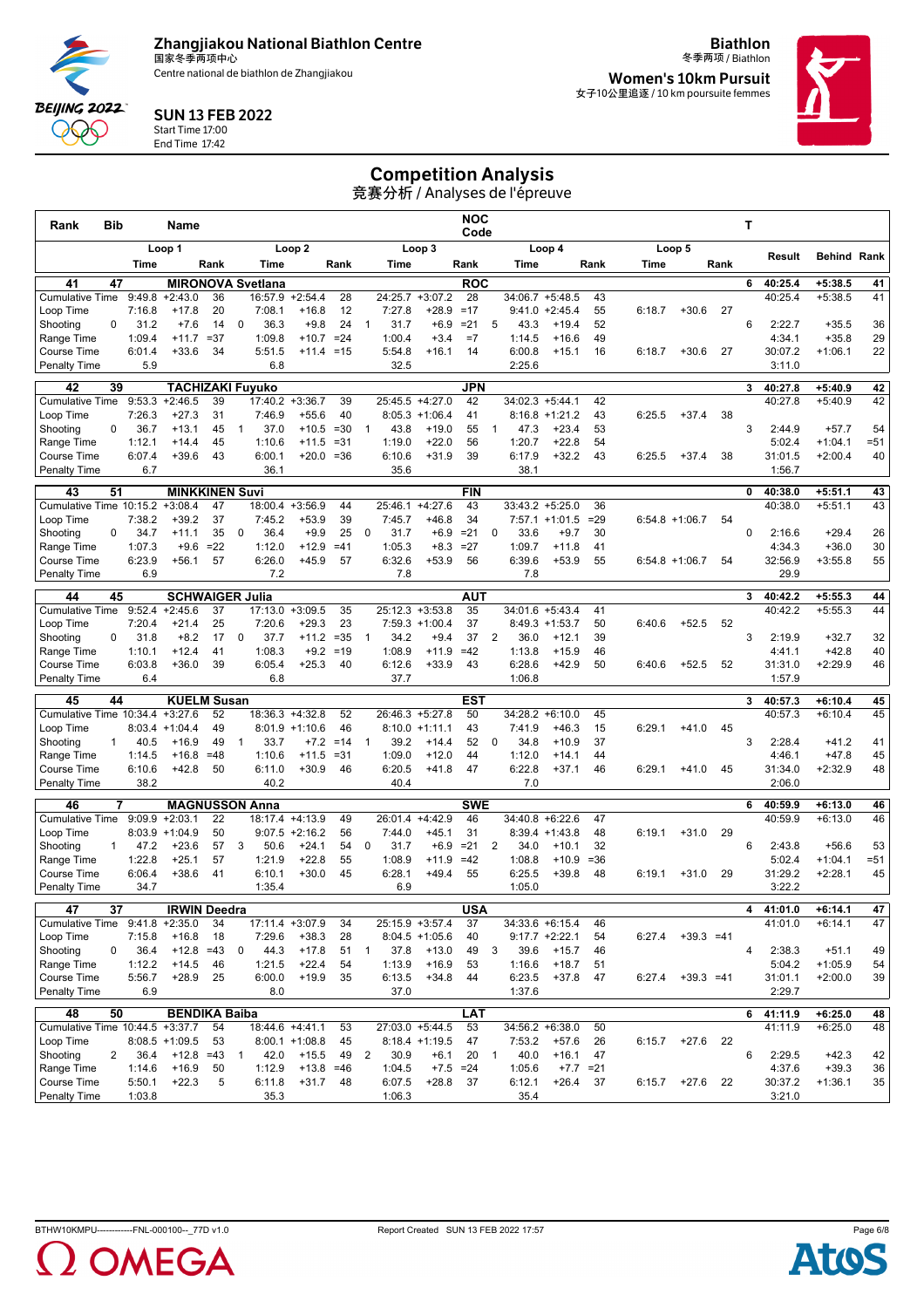Centre national de biathlon de Zhangjiakou

**Biathlon** 冬季两项 / Biathlon **Women's 10km Pursuit** 女子10公里追逐 / 10 km poursuite femmes



### SUN 13 FEB 2022

Start Time 17:00 End Time 17:42

**BEIJING 2022** QQQ

# Competition Analysis

| Rank                                 | <b>Bib</b>      |                  | Name                   |              |                |                                                  |                            |              |                |                  |                               | <b>NOC</b><br>Code            |                |                    |                    |            |        |                  |      | T              |                   |                      |          |
|--------------------------------------|-----------------|------------------|------------------------|--------------|----------------|--------------------------------------------------|----------------------------|--------------|----------------|------------------|-------------------------------|-------------------------------|----------------|--------------------|--------------------|------------|--------|------------------|------|----------------|-------------------|----------------------|----------|
|                                      |                 |                  | Loop 1                 |              |                |                                                  | Loop 2                     |              |                |                  | Loop 3                        |                               |                |                    | Loop 4             |            |        | Loop 5           |      |                | <b>Result</b>     | <b>Behind Rank</b>   |          |
|                                      |                 | Time             |                        | Rank         |                | Time                                             |                            | Rank         |                | Time             |                               | Rank                          |                | Time               |                    | Rank       | Time   |                  | Rank |                |                   |                      |          |
| 49                                   | 33              |                  | <b>TOMINGAS Tuuli</b>  |              |                |                                                  |                            |              |                |                  |                               | <b>EST</b>                    |                |                    |                    |            |        |                  |      | $\overline{7}$ | 41:12.2           | $+6:25.3$            | 49       |
| <b>Cumulative Time</b>               |                 | 9:33.2           | $+2:26.4$              | 27           |                |                                                  | $17:43.1 + 3:39.6$         | 40           |                |                  | 26:39.2 +5:20.7               | 49                            |                |                    | $35:10.7 + 6:52.5$ | 51         |        |                  |      |                | 41:12.2           | $+6:25.3$            | 49       |
| Loop Time                            |                 | 7:28.2           | $+29.2$                | 33           |                | 8:09.9                                           | $+1:18.6$                  | 53           |                |                  | $8:56.1 + 1:57.2$             | 54                            |                |                    | $8:31.5 +1:35.9$   | 46         | 6:01.5 | $+13.4$          | 3    |                |                   |                      |          |
| Shooting                             | $\Omega$        | 32.0             | $+8.4$                 | 19           | 2              | 39.1                                             | $+12.6$                    | $=44$        | 3              | 32.8             | $+8.0$                        | $= 29$                        | 2              | 41.7               | $+17.8$            | 51         |        |                  |      | $\overline{7}$ | 2:25.6            | $+38.4$              | 38       |
| Range Time<br>Course Time            |                 | 1:06.9<br>6:14.7 | $+9.2$<br>$+46.9 = 52$ | 20           |                | 1:12.9<br>5:52.2                                 | $+13.8$<br>$+12.1$         | $=46$<br>17  |                | 1:07.8<br>6:05.1 | $+10.8$<br>$+26.4$            | $=36$<br>34                   |                | 1:19.8<br>6:01.3   | $+21.9$<br>$+15.6$ | 53<br>19   | 6:01.5 | $+13.4$          | 3    |                | 4:47.4<br>30:14.8 | $+49.1$<br>$+1:13.7$ | 47<br>24 |
| Penalty Time                         |                 | 6.5              |                        |              |                | 1:04.7                                           |                            |              |                | 1:43.1           |                               |                               |                | 1:10.3             |                    |            |        |                  |      |                | 4:04.8            |                      |          |
|                                      |                 |                  |                        |              |                |                                                  |                            |              |                |                  |                               |                               |                |                    |                    |            |        |                  |      |                |                   |                      |          |
| 50                                   | 56              |                  | <b>OJA Regina</b>      |              |                |                                                  |                            |              |                |                  |                               | <b>EST</b>                    |                |                    |                    |            |        |                  |      | 5              | 41:14.5           | $+6:27.6$            | 50       |
| Cumulative Time 11:29.4              |                 |                  | $+4:22.6$              | 56           |                |                                                  | 19:33.1 +5:29.6            | 55           |                | 27:00.0          | $+5:41.5$                     | 52                            |                |                    | $34:52.5 + 6:34.3$ | 48         |        |                  |      |                | 41:14.5           | $+6:27.6$            | 50       |
| Loop Time                            |                 |                  | $8:49.4$ +1:50.4       | 55           |                |                                                  | $8:03.7 +1:12.4$           | 48           | $\mathbf 0$    | 7:26.9           | $+28.0$                       | 16                            |                | 7:52.5             | $+56.9$            | 24         | 6:22.0 | $+33.9$          | 34   | 5              |                   |                      |          |
| Shooting<br>Range Time               | 3               | 31.0<br>1:08.4   | $+7.4$<br>$+10.7$      | 12<br>$=27$  | $\overline{1}$ | 37.3<br>1:07.2                                   | $+10.8$<br>$+8.1$          | 33<br>17     |                | 29.0<br>59.7     | $+4.2$<br>$+2.7$              | 10<br>5                       | $\mathbf{1}$   | 32.3<br>1:00.3     | $+8.4$<br>$+2.4$   | 21<br>$=7$ |        |                  |      |                | 2:09.8<br>4:15.6  | $+22.6$<br>$+17.3$   | 15<br>8  |
| Course Time                          |                 | 6:08.6           | $+40.8$                | 45           |                | 6:20.8                                           | $+40.7$                    | 55           |                | 6:20.0           | $+41.3$                       | 46                            |                | 6:17.6             | $+31.9 = 41$       |            | 6:22.0 | $+33.9$          | 34   |                | 31:29.0           | $+2:27.9$            | 44       |
| Penalty Time                         |                 | 1:32.3           |                        |              |                | 35.6                                             |                            |              |                | 7.1              |                               |                               |                | 34.5               |                    |            |        |                  |      |                | 2:49.7            |                      |          |
|                                      |                 |                  |                        |              |                |                                                  |                            |              |                |                  |                               |                               |                |                    |                    |            |        |                  |      |                |                   |                      |          |
| 51                                   | 59              |                  |                        | 46           |                | <b>KLEMENCIC Polona</b>                          | $+4:11.1$                  | 48           |                | 26:47.1          |                               | $\overline{\text{SLO}}$<br>51 |                |                    |                    | 49         |        |                  |      | 4              | 41:31.5           | $+6:44.6$            | 51       |
| Cumulative Time 10:10.2<br>Loop Time |                 | 7:23.2           | $+3:03.4$<br>$+24.2$   | 27           |                | 18:14.6<br>8:04.4                                | $+1:13.1$                  | 49           |                |                  | $+5:28.6$<br>$8:32.5 +1:33.6$ | 51                            |                | 34:55.9 +6:37.7    | $8:08.8 +1:13.2$   | 38         | 6:35.6 | $+47.5$          | 49   |                | 41:31.5           | $+6:44.6$            | 51       |
| Shooting                             | $\Omega$        | 35.7             | $+12.1$                | $= 39$       | $\mathbf{1}$   | 38.3                                             | $+11.8$                    | $=40$        | 2              | 33.7             | $+8.9$                        | $= 33$                        | $\overline{1}$ | 34.7               | $+10.8$            | 36         |        |                  |      | $\overline{4}$ | 2:22.5            | $+35.3$              | 35       |
| Range Time                           |                 | 1:07.1           | $+9.4$                 | 21           |                | 1:11.8                                           | $+12.7$                    | 40           |                | 1:07.1           | $+10.1$                       | 32                            |                | 1:11.5             | $+13.6$            | 43         |        |                  |      |                | 4:37.5            | $+39.2$              | 35       |
| <b>Course Time</b>                   |                 | 6:09.2           | $+41.4$                | 48           |                | 6:16.1                                           | $+36.0$                    | 52           |                | 6:19.2           | $+40.5$                       | 45                            |                | 6:21.6             | $+35.9$            | 45         | 6:35.6 | $+47.5$          | 49   |                | 31:41.7           | $+2:40.6$            | 49       |
| <b>Penalty Time</b>                  |                 | 6.8              |                        |              |                | 36.5                                             |                            |              |                | 1:06.1           |                               |                               |                | 35.7               |                    |            |        |                  |      |                | 2:25.3            |                      |          |
| 52                                   | 52              |                  |                        |              |                |                                                  |                            |              |                |                  |                               |                               |                |                    |                    |            |        |                  |      |                | 41:47.9           | $+7:01.0$            | 52       |
| Cumulative Time 10:39.0              |                 |                  | $+3:32.2$              | 53           |                | <b>VISHNEVSKAYA-SHEPORENKO Galina</b><br>18:12.6 | $+4:09.1$                  | 47           |                | 25:55.1          | $+4:36.6$                     | KAZ<br>44                     |                |                    | $35:12.7 + 6:54.5$ | 52         |        |                  |      | 4              | 41:47.9           | $+7:01.0$            | 52       |
| Loop Time                            |                 | 8:01.0           | $+1:02.0$              | 47           |                | 7:33.6                                           | $+42.3$                    | 32           |                | 7:42.5           | $+43.6$                       | 30                            |                |                    | $9:17.6 + 2:22.0$  | 53         | 6:35.2 | $+47.1$          | 48   |                |                   |                      |          |
| Shooting                             | $\mathbf{1}$    | 39.8             | $+16.2$                | 48           | $\Omega$       | 43.1                                             | $+16.6$                    | 50           | $\Omega$       | 39.1             | $+14.3$                       | 51                            | 3              | 38.5               | $+14.6$            | 43         |        |                  |      | $\overline{4}$ | 2:40.6            | $+53.4$              | 51       |
| Range Time                           |                 | 1:16.5           | $+18.8$                | 52           |                | 1:18.1                                           | $+19.0$                    | 49           |                | 1:11.6           | $+14.6$                       | 51                            |                | 1:16.2             | $+18.3$            | 50         |        |                  |      |                | 5:02.4            | $+1:04.1$            | $= 51$   |
| Course Time                          |                 | 6:09.0           | $+41.2$                | 47           |                | 6:08.8                                           | $+28.7$                    | 43           |                | 6:24.0           | $+45.3$                       | 50                            |                | 6:26.5             | $+40.8$            | 49         | 6:35.2 | $+47.1$          | 48   |                | 31:43.5           | $+2:42.4$            | 50       |
| Penalty Time                         |                 | 35.4             |                        |              |                | 6.7                                              |                            |              |                | 6.8              |                               |                               |                | 1:34.9             |                    |            |        |                  |      |                | 2:24.0            |                      |          |
| 53                                   | 35              |                  | <b>TANG Jialin</b>     |              |                |                                                  |                            |              |                |                  |                               | <b>CHN</b>                    |                |                    |                    |            |        |                  |      | 4              | 41:48.3           | $+7:01.4$            | 53       |
| Cumulative Time 10:16.3              |                 |                  | $+3:09.5$              | 48           |                | 17:53.0                                          | $+3:49.5$                  | 42           |                | 26:05.0          | $+4:46.5$                     | 47                            |                | $35:13.3 + 6:55.1$ |                    | 53         |        |                  |      |                | 41:48.3           | $+7:01.4$            | 53       |
| Loop Time                            |                 | 7:57.3           | $+58.3$                | 43           |                | 7:36.7                                           | $+45.4$                    | 33           |                |                  | $8:12.0 +1:13.1$              | 45                            |                |                    | $9:08.3 +2:12.7$   | 52         | 6:35.0 | $+46.9$          | 47   |                |                   |                      |          |
| Shooting                             | $\mathbf{1}$    | 33.2             | $+9.6$                 | 27           | $\mathbf 0$    | 26.5                                             | 0.0                        | $\mathbf{1}$ | $\overline{1}$ | 37.3             | $+12.5$                       | 47                            | 2              | 49.3               | $+25.4$            | 55         |        |                  |      | 4              | 2:26.4            | $+39.2$              | 40       |
| Range Time                           |                 | 1:08.4           | $+10.7$                | $=27$        |                | 1:04.3                                           | $+5.2$                     | 8            |                | 1:09.1           | $+12.1$                       | 45                            |                | 1:23.9             | $+26.0$            | 55         |        |                  |      |                | 4:45.7            | $+47.4$              | 44       |
| Course Time                          |                 | 6:14.5           | $+46.7$                | 51           |                | 6:25.4                                           | $+45.3$                    | 56           |                | 6:25.0           | $+46.3$                       | 52                            |                | 6:36.5             | $+50.8$            | 53         | 6:35.0 | $+46.9$          | 47   |                | 32:16.4           | $+3:15.3$            | 54       |
| Penalty Time                         |                 | 34.3             |                        |              |                | 7.0                                              |                            |              |                | 37.8             |                               |                               |                | 1:07.8             |                    |            |        |                  |      |                | 2:27.1            |                      |          |
| 54                                   | $\overline{32}$ |                  | <b>LUNDER Emma</b>     |              |                |                                                  |                            |              |                |                  |                               | CAN                           |                |                    |                    |            |        |                  |      | $\overline{7}$ | 42:19.3           | $+7:32.4$            | 54       |
| Cumulative Time 10:09.9 +3:03.1      |                 |                  |                        | 45           |                |                                                  | 19:08.2 +5:04.7            | 54           |                |                  | $27:35.7 + 6:17.2$            | 54                            |                | 35:25.1            | $+7:06.9$          | 54         |        |                  |      |                | 42:19.3           | $+7:32.4$            | 54       |
| Loop Time                            |                 | 8:06.9           | $+1:07.9$              | 52           |                |                                                  | $8:58.3 + 2:07.0$          | 54           |                | 8:27.5           | $+1:28.6$                     | 50                            |                | 7:49.4             | $+53.8$            | 21         |        | $6:54.2 +1:06.1$ | 53   |                |                   |                      |          |
| Shooting                             | $\mathbf{1}$    | 29.9<br>1:09.9   | $+6.3$                 | 9            | 3              | 35.7                                             | $+9.2$<br>$+9.2$           | 23<br>$=19$  | 2              | 26.8             | $+2.0$                        | 6<br>$\overline{2}$           | $\mathbf{1}$   | 28.0<br>59.9       | $+4.1$             | 5<br>$=5$  |        |                  |      | $\overline{7}$ | 2:00.6            | $+13.4$              | 8        |
| Range Time<br><b>Course Time</b>     |                 | 6:20.6           | $+12.2$<br>$+52.8$     | $= 39$<br>55 |                | 1:08.3<br>6:15.1                                 | $+35.0$                    | 50           |                | 58.1<br>6:24.2   | $+1.1$<br>$+45.5$             | 51                            |                | 6:11.2             | $+2.0$<br>$+25.5$  | 35         |        | $6:54.2 +1:06.1$ | 53   |                | 4:16.2<br>32:05.3 | $+17.9$<br>$+3:04.2$ | 10<br>52 |
| <b>Penalty Time</b>                  |                 | 36.4             |                        |              |                | 1:34.9                                           |                            |              |                | 1:05.2           |                               |                               |                | 38.3               |                    |            |        |                  |      |                | 3:54.8            |                      |          |
|                                      |                 |                  |                        |              |                |                                                  |                            |              |                |                  |                               |                               |                |                    |                    |            |        |                  |      |                |                   |                      |          |
| 55                                   | 40              |                  | <b>PETRENKO Iryna</b>  |              |                |                                                  |                            |              |                |                  |                               | <b>UKR</b>                    |                |                    |                    |            |        |                  |      | 4              | 43:03.7           | $+8:16.8$            | 55       |
| Cumulative Time 10:20.5              |                 |                  | $+3:13.7$              | 50           |                |                                                  | 18:26.2 +4:22.7            | 50           |                |                  | 28:38.9 +7:20.4               | 55                            |                | 36:27.6            | $+8:09.4$          | 55         |        |                  |      |                | 43:03.7           | $+8:16.8$            | 55       |
| Loop Time<br>Shooting                | $\mathbf{1}$    | 7:53.5<br>34.9   | $+54.5$<br>$+11.3$     | 41<br>36     | $\overline{1}$ | 35.4                                             | $8:05.7 +1:14.4$<br>$+8.9$ | 50<br>21     | 2              | 28.8             | $10:12.7 + 3:13.8$<br>$+4.0$  | 55<br>9                       | $\mathbf 0$    | 7:48.7<br>29.7     | $+53.1$<br>$+5.8$  | 20<br>11   | 6:36.1 | $+48.0$          | 50   | $\overline{4}$ | 2:08.9            | $+21.7$              | 13       |
| Range Time                           |                 | 1:09.2           | $+11.5$                | 35           |                | 1:10.3                                           | $+11.2$                    | $= 29$       |                | 1:02.4           | $+5.4$                        | 15                            |                | 1:02.8             | $+4.9$             | 12         |        |                  |      |                | 4:24.7            | $+26.4$              | 20       |
| <b>Course Time</b>                   |                 | 6:07.1           | $+39.3$                | 42           |                | 6:17.0                                           | $+36.9$                    | 53           |                | 6:27.7           | $+49.0$                       | 54                            |                | 6:38.3             | $+52.6$            | 54         | 6:36.1 | $+48.0$          | 50   |                | 32:06.2           | $+3:05.1$            | 53       |
| <b>Penalty Time</b>                  |                 | 37.2             |                        |              |                | 38.3                                             |                            |              |                | 2:42.6           |                               |                               |                | 7.5                |                    |            |        |                  |      |                | 4:05.7            |                      |          |